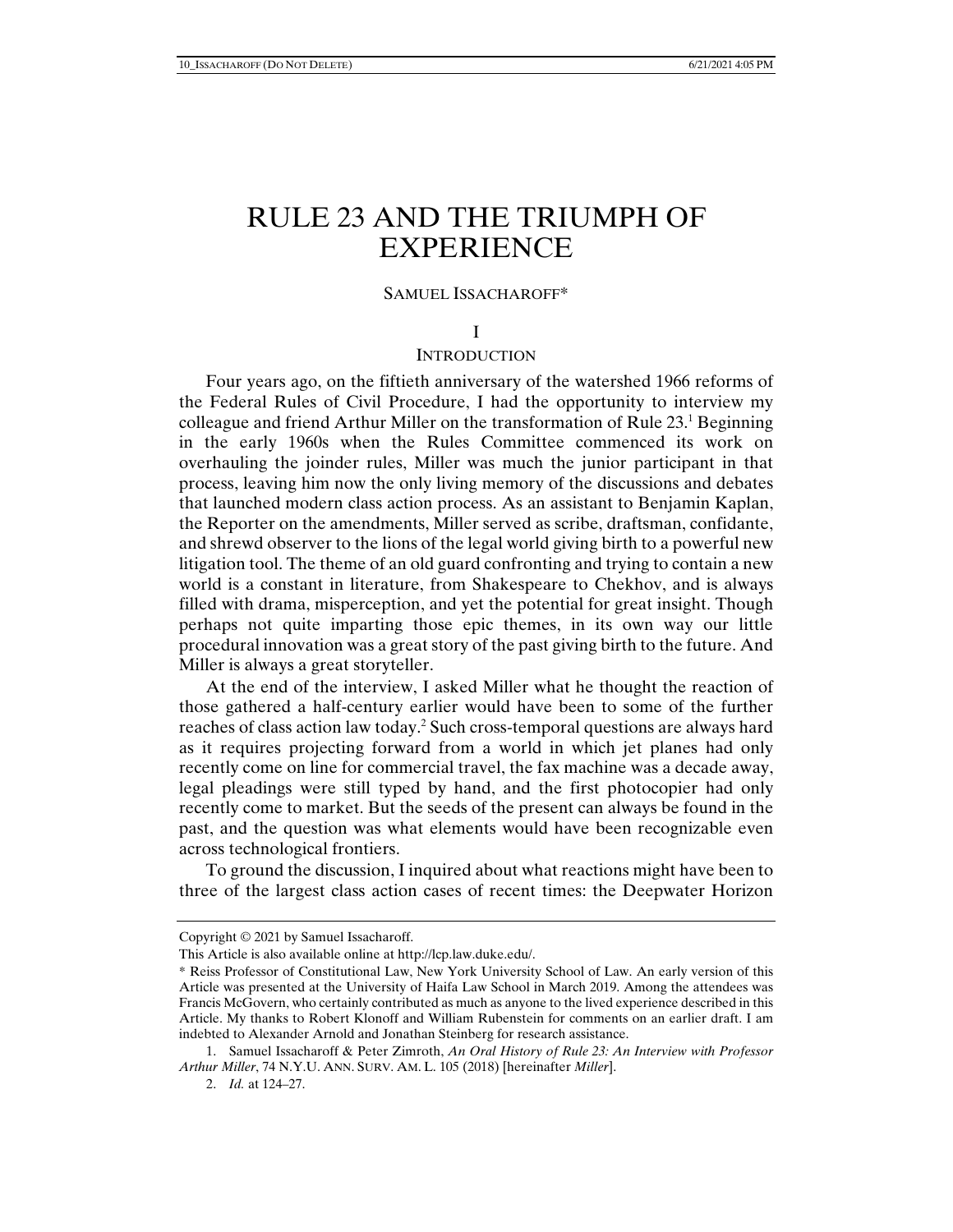litigation in the Fifth Circuit, $3$  the Volkswagen emissions case in the Ninth Circuit, $4$  and the NFL Concussion litigation in the Third Circuit.<sup>5</sup> Like so many cases, large and small, each had yielded a settlement that was in turn subject to challenge by objectors of various kinds, including a settling party itself—British Petroleum—in the Fifth Circuit. $6$ 

The pervasive fact of settlement by itself marked an evolution in class action practice, and the term "settlement" did not appear in the 1966 version of the Rules. As Miller captured the ethos of the time, a class action was conceived of as "trial-ready."7 The word "settlement" did not appear in the Rules at all until 1983 when Miller, serving as the Reporter to the Advisory Committee, introduced it into the new found managerial powers of the courts under Rule 16.<sup>8</sup> The term did not appear in Rule 23 until 2003 when Rule  $(23(e))$  was changed from "Dismissal or Compromise" to "Settlement, Voluntary Dismissal, or Compromise." And only in 2018 was Rule 23 amended to reach "a class proposed to be certified for purposes of settlement[.]"9 Even so, as the Supreme Court noted in 1997, and even without formal amendment, "[a]mong current applications of Rule  $23(b)(3)$ , the 'settlement only' class ha[d] become a stock device."10 On this view, the Rules provide guidance, "[b]ut they are not all encompassing."<sup>11</sup>

In teaching complex litigation together, Miller and I had remarked that when he served as Reporter for the Complex Litigation Project of the American Law Institute<sup>12</sup> in the 1980s, the main focus had been trying to harmonize state and federal cases for common trial; there had been no discussion of judicial oversight of settlement. By the time I served as Reporter for the Aggregate Litigation Project twenty years later, one of the main themes became the role and proper regulation of settlement.13 Aggregate litigation had been reorganized on the ground, with the organizing principle being settlement rather than trial. But that

10. Amchem Prods., Inc. v. Windsor, 521 U.S. 591, 618 (1997).

 <sup>3.</sup> *In re* Deepwater Horizon (*Deepwater Horizon II*), 744 F.3d 370 (5th Cir. 2014).

 <sup>4.</sup> *In re* Volkswagen "Clean Diesel" Mktg. Litig., 895 F.3d 597 (9th Cir. 2018).

 <sup>5.</sup> *In re* Nat'l Football League Players Concussion Inj. Litig., 821 F*.*3d 410 (3d Cir*.* 2016).

 <sup>6.</sup> I must disclose having participated in these cases, including as counsel on appeal. Nothing presented here goes beyond the public record in decisions in the cases.

 <sup>7.</sup> *Miller*, *supra* note 1, at 126.

 <sup>8.</sup> *Id.*

 <sup>9.</sup> FED. R. CIV. P. 23(e) (introductory paragraph); *accord id.* at 23(c)(2)(B) (adopted in 2018, referring "to a class proposed to be certified for purposes of settlement under Rule 23(b)(3)").

 <sup>11.</sup> Dietz v. Bouldin, 136 S. Ct. 1885, 1891 (2016).

 <sup>12.</sup> AM. L. INST., COMPLEX LITIGATION: STATUTORY RECOMMENDATIONS AND ANALYSIS (1994).

 <sup>13.</sup> *See* PRINCIPLES OF THE LAW OF AGGREGATE LITIGATION §§ 3.01, 3.02 (AM. L. INST. 2010) (discussing "General Settlement Principles" and "Court Approval of a Class-Action Settlement").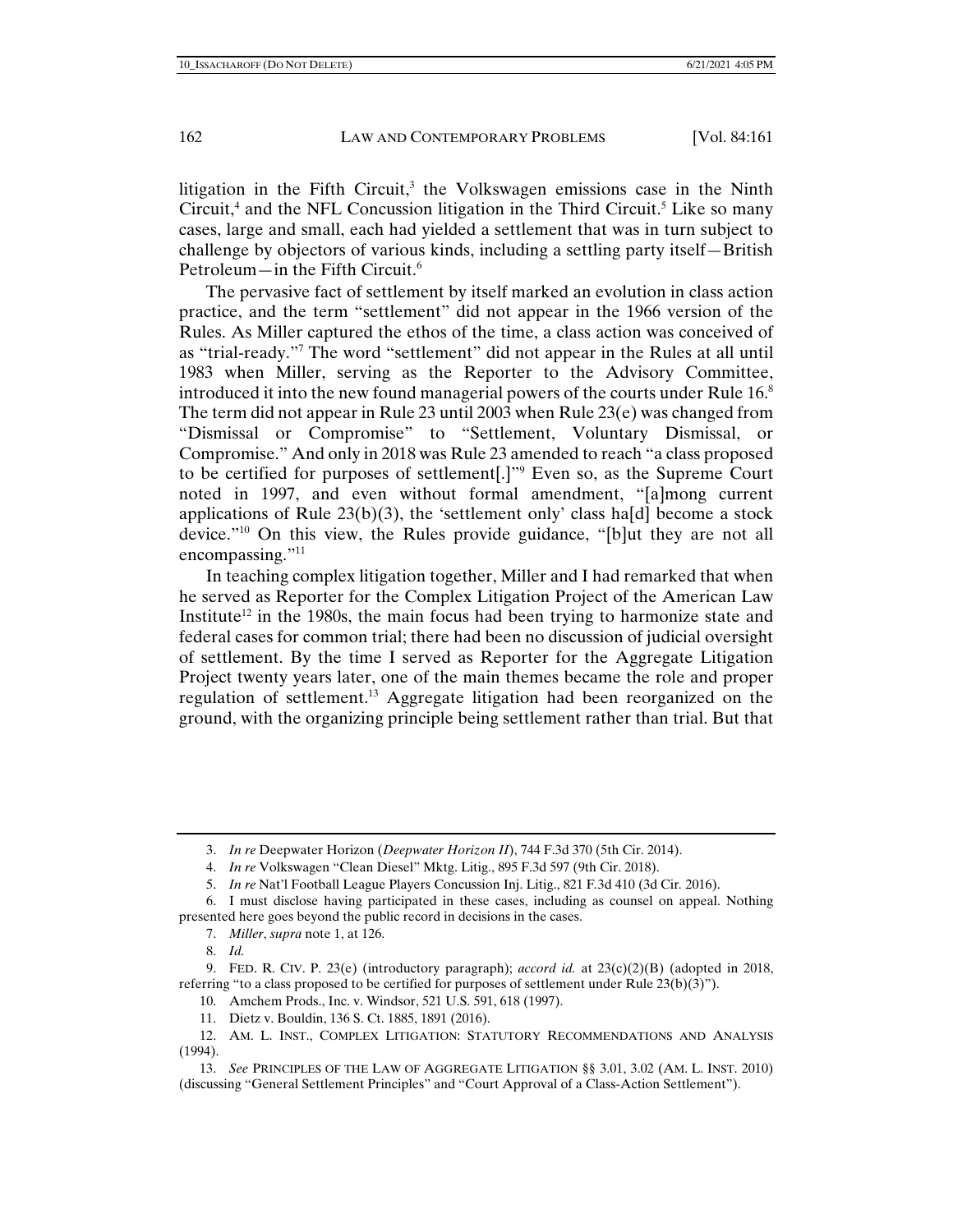transformation had to be fitted within Rules designed with adjudication in mind.14 We had all learned from judicial experience.<sup>15</sup>

The prevalence of class action settlements might have been new, but certainly disputes have reached resolution without formal adjudication for as long as there has been law. And the practices of non-adjudicatory resolution would no doubt move into every litigated domain. Of more immediate concern was the sheer scale of these cases involving many billions of dollars, thousands of claimants, complex interplays between state and federal law, and the driving force of a formidable plaintiffs' bar in facing down some of the most powerful institutional actors in the economy.

For Miller, the scale may have been unimaginable, but the inquiries actually fell into recognizable patterns. For example, the Volkswagen emissions litigation involved improper conduct of a single critical market actor, something that could be seen as a consumer-protection extension of the antitrust cases that were wellknown in the mid-twentieth century.16 The expansion of antitrust in the 1960s followed on the colossal action against the Alcoa aluminum monopoly and would lead to the extraordinary lawsuit filed by the Department of Justice in 1974 that led to the break-up of the ATT monopoly. Similarly, the Deepwater Horizon calamity was the product of a single-event accident organized around the potential fault-based liability of a primary defendant, and perhaps some related parties. This was not different in kind from the mass harms caused by an airplane crash or a hotel fire, the kinds of tort actions that were not only known to the Rules Committee, but were the prompts for the coordination offered by the Multidistrict Litigation statute that quickly followed in 1968.<sup>17</sup>

But the one that stood apart was *In re National Football League Players Concussion Injury Litigation (NFL Concussion*),<sup>18</sup> a case Miller believed would have given the Rules adopters grave pause.<sup>19</sup> Certainly, this view had support in the drafting history of the Rules. In the language of the Rules Committee in 1966, "mass accident" cases, such as airplane crashes or hotel fires, were seen as likely presenting too many idiosyncratic individual issues, such that what are now called mass torts would be "ordinarily not appropriate" for class treatment.<sup>20</sup> Judicial skepticism over mass tort class actions would define the Supreme Court's

 <sup>14.</sup> *See* J. Maria Glover, *The Federal Rules of Civil Settlement*, 87 N.Y.U. L. REV. 1713, 1716 (2012) ("Because the drafters of the Federal Rules placed the mechanisms for robust merits adjudication at the end of the litigation process, those mechanisms are largely unavailable to influence settlement outcomes in a world without trials.") (footnote omitted).

 <sup>15.</sup> Brian T. Fitzpatrick, *An Empirical Study of Class Action Settlements and Their Fee Awards*, 7 J. EMPIRICAL LEGAL STUD. 811, 819 (2010) ("68 percent of the federal [class action] settlements in 2006 and 2007 were settlement classes.").

 <sup>16.</sup> *See generally* Thomas A. Piraino, Jr., *Identifying Monopolists' Illegal Conduct Under the Sherman Act*, 75 N.Y.U. L. REV. 809 (2000).

 <sup>17. 28</sup> U.S.C. § 1407.

 <sup>18. 821</sup> F.3d 410 (3d Cir. 2016) (MDL No. 2323).

 <sup>19.</sup> *Miller*, *supra* note 1, at 125.

 <sup>20.</sup> Amchem Prods., Inc. v. Windsor, 521 U.S. 591, 625 (1997) (quoting the Committee for the 1966 revision of Rule 23).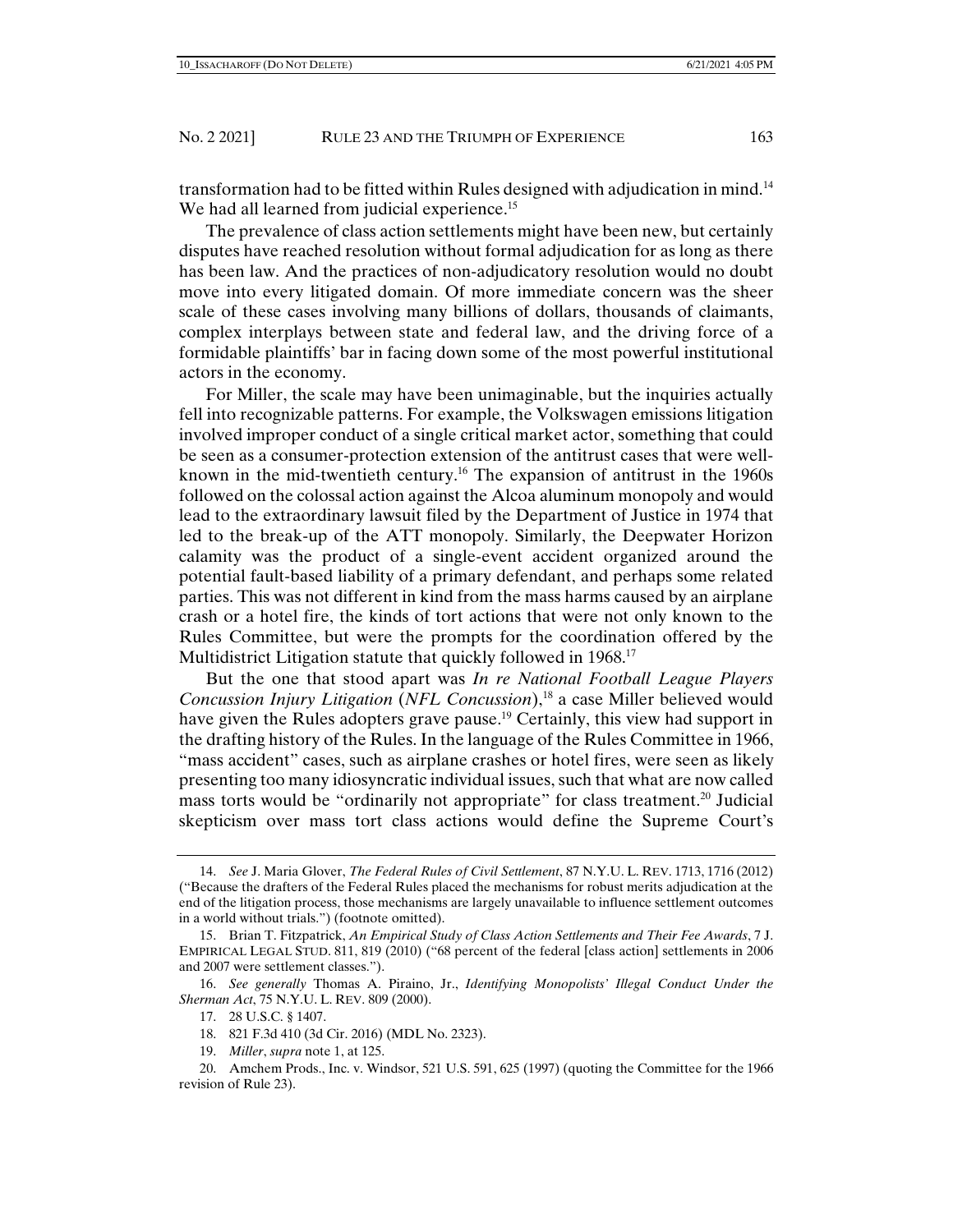participation in the field for a generation in reaction to expansive asbestos settlements.<sup>21</sup> Those rulings tended to suggest that, "in most personal injury class actions, individual issues outweigh common issues, thus disqualifying such actions on predominance and manageability grounds"—even if some latitude might be given to settlements.<sup>22</sup>

Although not the only example of mass torts that were resolved through class actions, *NFL Concussion* was no doubt the most high profile, as would be almost anything involving the NFL. What is most striking about the NFL decision is the care that Judge Ambro, on behalf of unanimous panel, took to fit the decision within well-trod guidelines for reviewing class actions. This meant not only walking the settlement through the various Rule 23 factors, but through the multi-step analysis offered in the Third Circuit for the approval of settlements.<sup>23</sup> Certainly the NFL class was less sweeping than the comprehensive class definition certified by the district court in *Amchem*, one that consisted of all persons in the United States who might have been exposed occupationally to asbestos and to all household members who were in contact with them.<sup>24</sup> Also, the NFL class created clear subclasses, with separate representation, for those who had present manifestation of harm and those who only faced the prospect of various neurocognitive impairments as a result of years of concussive hits.<sup>25</sup> But the real difference lay elsewhere. The gulf between *Amchem* and *NFL Concussion* reflects both a measure of judicial confidence in the ability to handle increasingly complex class actions, and a different focus on what is at stake in these cases. Simply put, *Amchem* reads as a tale of loss, in which individual tort claimants have relinquished their autonomous rights to pursue individual litigation. By contrast, *NFL Concussion* presents as a triumph of collective redress, one in which joint prosecution and resolution allowed the class of retired football players to overcome several formidable defenses<sup>26</sup> and to induce dispositive resolution for the NFL.

*NFL Concussion* opens another window on the role of the class action. Broad areas of class adjudication are being compromised, if not eviscerated, by

- 24. *Amchem Prod., Inc.*, 521 U.S. at 602 n.5.
- 25. *NFL Concussion,* 821 F.3d at 428–30.
- 26. *Id.* at 421–22.

 <sup>21.</sup> *See* Arthur R. Miller, *Of Frankenstein Monsters and Shining Knights: Myth, Reality, and the "Class Action Problem,"* 92 HARV. L. REV. 664, 677–82 (1979) (describing that history); *see also* John C. Coffee, Jr., *Class Action Accountability: Reconciling Exit, Voice, and Loyalty in Representative Litigation*, 100 COLUM. L. REV. 370, 372–73 (2000) (noting that the Supreme Court's asbestos cases "chilled" the more expansive use of class actions); Samuel Issacharoff, *Governance and Legitimacy in the Law of Class Actions*, 1999 SUP. CT. REV. 337, 352 (describing how mass tort cases prompted the Supreme Court to address "the conditions that call for aggregate treatment of the perceived class injury"); D. Theodore Rave, *Governing the Anticommons in Aggregate Litigation*, 66 VAND. L. REV. 1183, 1201 (2013) (tracing the application of class action principles in the World Trade Center litigation).

 <sup>22.</sup> Robert H. Klonoff, *Class Actions in the Year 2026: A Prognosis*, 65 EMORY L.J. 1569, 1599–1600 (2016).

 <sup>23.</sup> *In re* Nat'l Football League Players Concussion Inj. Litig. (*NFL Concussion*), 821 F*.*3d 410, 437– 41 (3d. Cir. 2016) (discussing the factors considered under Third Circuit precedent "when determining the fairness of a proposed settlement").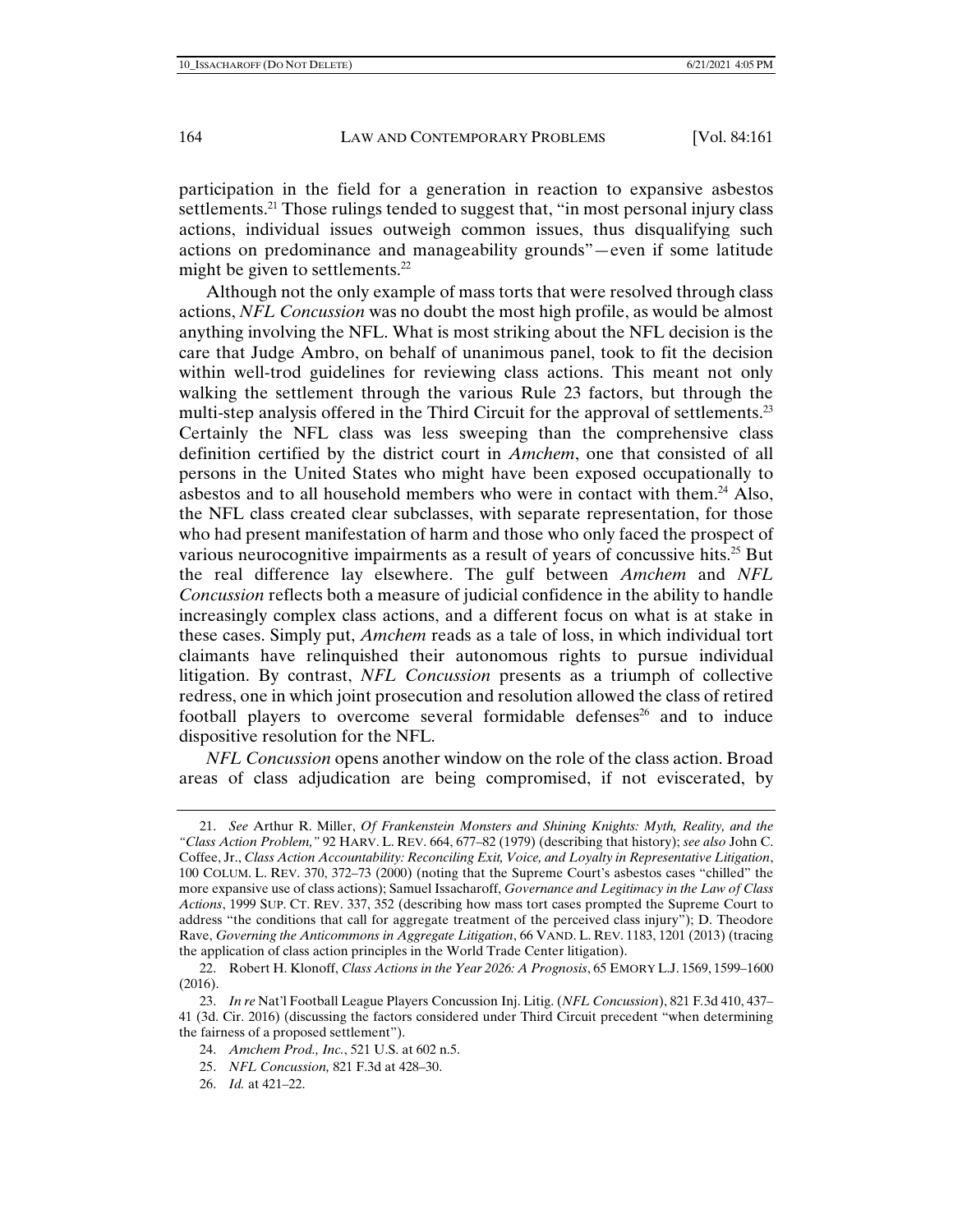arbitration clauses inserted into every manner of consumer contract and employment relation.<sup>27</sup> Tort cases tend to arise in extra-contractual settings, thereby foreclosing defendants' ability to contract out of class proceedings—with the NFL being an odd hybrid because of it having arisen in the setting of professional sports. Without relitigating the particulars of *NFL Concussion,* I want to ask a different set of questions: what was it in judicial experience that made this case seemingly so ordinary at the final stage of settlement class approval, and what class action values have emerged through this experience that bear independent examination?

My proposition is two-fold. The first is that the confining language of Rule  $23(b)(3)$  captures two competing impulses. One is to respect the ordinary presumption in favor of autonomy and the preservation of the individual interest in controlling one's own legal fate. Per the Supreme Court, a class action is "an exception to the usual rule that litigation is conducted by and on behalf of the individual named parties only."28 The second is that there are gains to be realized through coordination. As in all problems of collective action, we are forever confronted by one or another variant of the prisoner's dilemma, the gnawing doubt that trust in others may be betrayed by their pursuit of narrow self-interest. We can avoid the "tragedy of the commons,"<sup>29</sup> or more fiercely, the war of "all against all," through cooperation.<sup>30</sup> But such cooperation, especially among dispersed strangers, requires an institutional mechanism. The class action serves, in Judith Resnik's term, as a subsidy to this kind of collective effort to achieve legal aims unavailable to the sole litigant.<sup>31</sup>

This tension between a commitment to the individual stake in a legal claim and the need for collective action to realize any effective legal remedy is reflected in Rule 23 itself, and in the mandatory inquiries into manageability, predominance, superiority, and the desires of class members to control their own litigation. Viewed through the prism of a light-touch textualism, even these epigrammatic terms from the Rules highlight the tension that is being resolved by judicial experience.

## II

## COORDINATION AS AN INDEPENDENT PROCESS VALUE

In interviewing Professor Miller, I pressed him on the awkward language of Rule  $23(b)(3)$ , seemingly alone in the Rules of that period in running together a series of convoluted formulations that seemed designed to burden the use of

 31. Judith Resnik, *Money Matters: Judicial Market Interventions Creating Subsidies and Awarding Fees and Costs in Individual and Aggregate Litigation*, 148 U. PA. L. REV. 2119, 2144–46 (2000).

 <sup>27.</sup> *See* Myriam Gilles & Gary Friedman, *After Class: Aggregate Litigation in the Wake of AT&T Mobility v. Concepcion*, 79 U. CHI. L. REV. 623, 623 (2012) ("[M]ost class cases will not survive the impending tsunami of class action waivers.").

 <sup>28.</sup> Comcast Corp. v. Behrend, 569 U.S. 27, 33 (2013) (quoting Califano v. Yamasaki, 442 U.S. 682, 700–01 (1979)).

 <sup>29.</sup> *See generally* Garrett Hardin, *The Tragedy of the Commons*, 162 SCIENCE 1243 (1968).

 <sup>30.</sup> THOMAS HOBBES, THE LEVIATHAN 186 (C.B. MacPherson ed., Penguin Books 1968) (1651).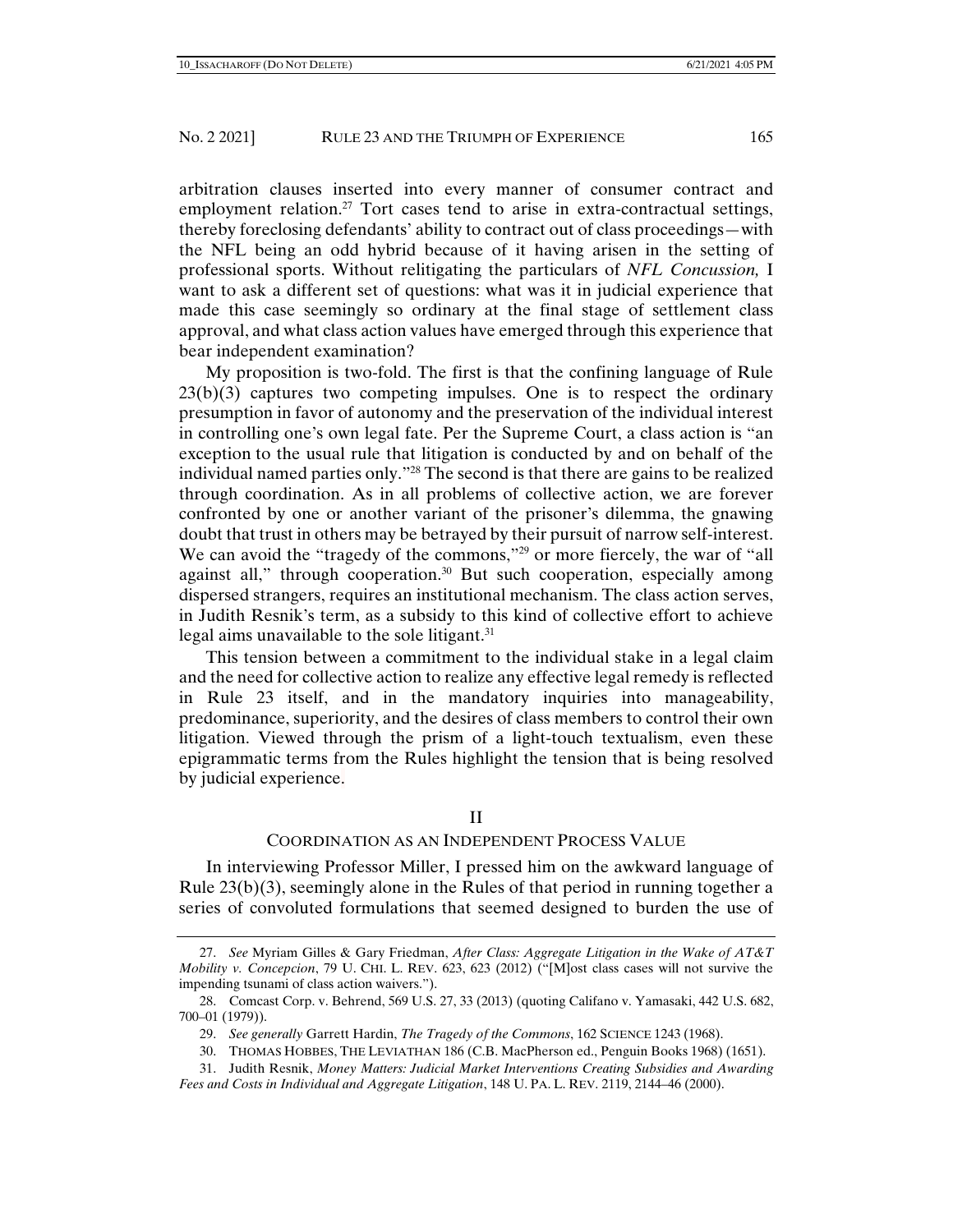equitable powers by the courts. In general, the revisions to Rule 23 had eliminated prior language that had no grounding in everyday speech, and had acquired little precision in case law—terms such as "true" or "spurious" class actions.<sup>32</sup> Whereas the rest of the Rule was streamlined—a feature that has now partially succumbed to a prolix era—Rule  $23(b)(3)$ , like its predecessor, threw together terms of imprecise meaning and uncertain relation to prior cases. These terms dictated an initial inquiry into predominance and superiority, followed by a list of manageability and individual control considerations. From the beginning, the language reflected a tension between those on the Rules Committee that wanted to facilitate aggregation of low value claims and those that feared the potential for misbehavior in the guise of efficiency. The elaborate language of Rule 23(b)(3) was intended as a "safeguard," said Miller, allowing some expansion into new domains, but as always, hopefully not too much.<sup>33</sup>

The language of the Rule reflected the two competing values of individual autonomy and the efficiency of aggregation. Two values present in  $(b)(3)$  predominance and an assessment of litigant interest in controlling individual litigation—relate to individual autonomy and one's presumptive control over a chose in action.<sup>34</sup> In the cases that arose mostly in equity, notably the desegregation cases that were the primary concern of the rule revision,  $35$ individual autonomy could have little role in shaping an injunction or a declaratory judgment against a defendant. Clearly, no litigant could claim a right to a personal injunction either compelling or forbidding school desegregation, for a constitutional ruling would necessarily bind all affected parties. Even in cases for damages at law, many involved multiple passive victims of a generalized fraud or defective product. As Justice Ginsburg noted in *Amchem*, the Rule's inquiry, especially into predominance, "is a test readily met in certain cases alleging consumer or securities fraud or violations of the antitrust laws."36

Concerns for predominance and the desire of an individual to retain control over a cause of action certainly convey a distrust of where the reach of class actions might end up.37 The Supreme Court has long endorsed the idea of a property right in a chose in action; if compromised, "the injury is one to

 <sup>32.</sup> *See* FED. R. CIV. P. 23 advisory committee's note to 1966 amendment ("Difficulties with the original rule. The categories of class actions in the original rule were defined in terms of the abstract nature of the rights involved: the so-called 'true' category . . . [and] the 'spurious' category . . . .").

 <sup>33.</sup> *Miller*, *supra* note 1, at 116.

 <sup>34.</sup> A "chose in action" refers to "1. A proprietary right in personam, such as a debt owed by another person, a share in a joint-stock company, or a claim for damages in tort. 2. The right to bring an action to recover a debt, money, or thing." *Chose*, BLACK'S LAW DICTIONARY (11th ed. 2019).

 <sup>35.</sup> *See e.g.*, David Marcus, *The History of the Modern Class Action, Part I: Sturm und Drang, 1953- 1980*, 90 WASH. U. L. REV. 587 (2013); David Marcus, *Flawed but Noble: Desegregation Litigation and Its Implications for the Modern Class Action*, 63 FLA. L. REV. 657 (2011).

 <sup>36.</sup> Amchem Prods., Inc. v. Windsor, 521 U.S. 591, 625 (1997).

 <sup>37.</sup> *See, e.g.*, Martin H. Redish & Nathan D. Larsen, *Class Actions, Litigant Autonomy, and the Foundations of Procedural Due Process*, 95 CAL. L. REV. 1573, 1574–75 (2007) ("[C]onclud[ing] that litigant autonomy should be acknowledged as . . . a foundational element of procedural due process . . . [and thus] Rule  $23(b)(3)$  class actions . . . must . . . be deemed unconstitutional.").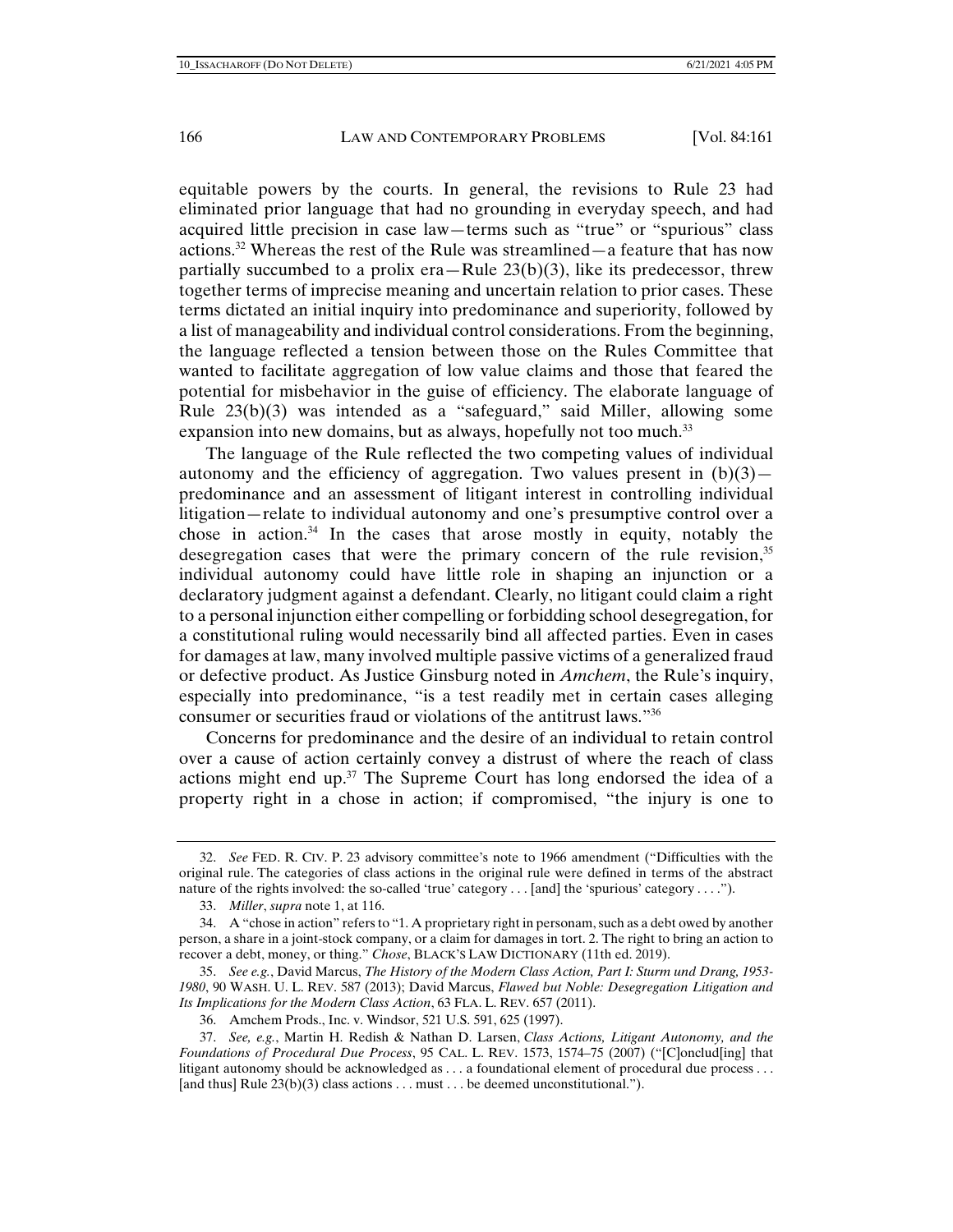the right of property in the thing, and it is therefore unimportant as it respects the derivation of the title; it is sufficient if it belongs to the party bringing the suit at the time of the injury."38 The injury is to the classic liberal right of autonomy in the disposition of property. As famously captured by John Locke, men must be able to "order their Actions, and dispose of their Possessions and Persons, as they think fit, within the bounds of the Law of Nature, without . . . depending upon the Will of any other Man. A State also of Equality, wherein all the Power and Jurisdiction is reciprocal, no one having more than another."39 This concept of litigant autonomy continues to underpin European refusal to afford res judicata effect to American class actions. The notion that parties might be bound to a judgment to which one did not affirmatively assent is widely perceived as compromising rights to individual autonomy guaranteed under European law.40

Other components of Rule 23 reinforce concerns about individual rights and acquiescence. Most notably, the right to opt out of a  $(b)(3)$  class action gives a semblance of contractual voluntarism to the enforceability of a class decree. Similarly, the inquiry into adequacy of representation evokes the process of selecting leaders in both the public sphere and in private organizational structures, such as the selection of corporate directors. But these are poor substitutes for real participation. And if the point is to ensure something like democratic accountability, as through elections, this generally requires repeat play and the ability to reflect retrospectively on leadership in the next election; that is obviously missing in class actions.<sup>41</sup> Even the right to opt out is rarely exercised—not surprisingly, for cases that do not justify individual prosecution typically do not justify the investment of personal resources to monitor the results.42 Only recently have the costs of personal participation in mass litigation dropped sufficiently so that some forms of participation by absent class members may supplement more traditional governance mechanisms in these cases.<sup>43</sup>

In fact, neither contract nor democracy, whatever their normative appeal, captures the animating spirit of class actions. The fact that one does not opt out from an undertaking that offers little fortune on its own is a poor substitute for a

 <sup>38.</sup> Deshler v. Dodge, 57 U.S. 622, 631 (1853).

 <sup>39.</sup> JOHN LOCKE, TWO TREATISES OF GOVERNMENT 195–96 (Thomas Hollis ed., London, A. Millar et al. 1764).

 <sup>40.</sup> *See* Andrea Pinna, *Recognition and Res Judicata of US Class Action Judgments in European Legal Systems*, 1 ERASMUS L. REV. 31, 37 (2008)("[T]he opt-in requirement is fundamental to European legal systems and therefore a judgment rendered in respect of absent and even ignorant plaintiffs would be considered contrary to these countries' concept of international public policy.").

 <sup>41.</sup> Samuel Issacharoff, *The Governance Problem in Aggregate Litigation*, 81 FORDHAM L. REV. 3165, 3169, 3177 (2013).

 <sup>42.</sup> Theodore Eisenberg & Geoffrey Miller, *The Role of Opt-Outs and Objectors in Class Action Litigation: Theoretical and Empirical Issues*, 57 VAND. L. REV. 1529, 1548 (2004) (finding that opt out numbers are low in low value consumer cases and higher in mass tort cases, as value of claims rises).

 <sup>43.</sup> *See generally* Elizabeth J. Cabraser & Samuel Issacharoff, *The Participatory Class Action*, 92 N.Y.U. L. REV. 846 (2017).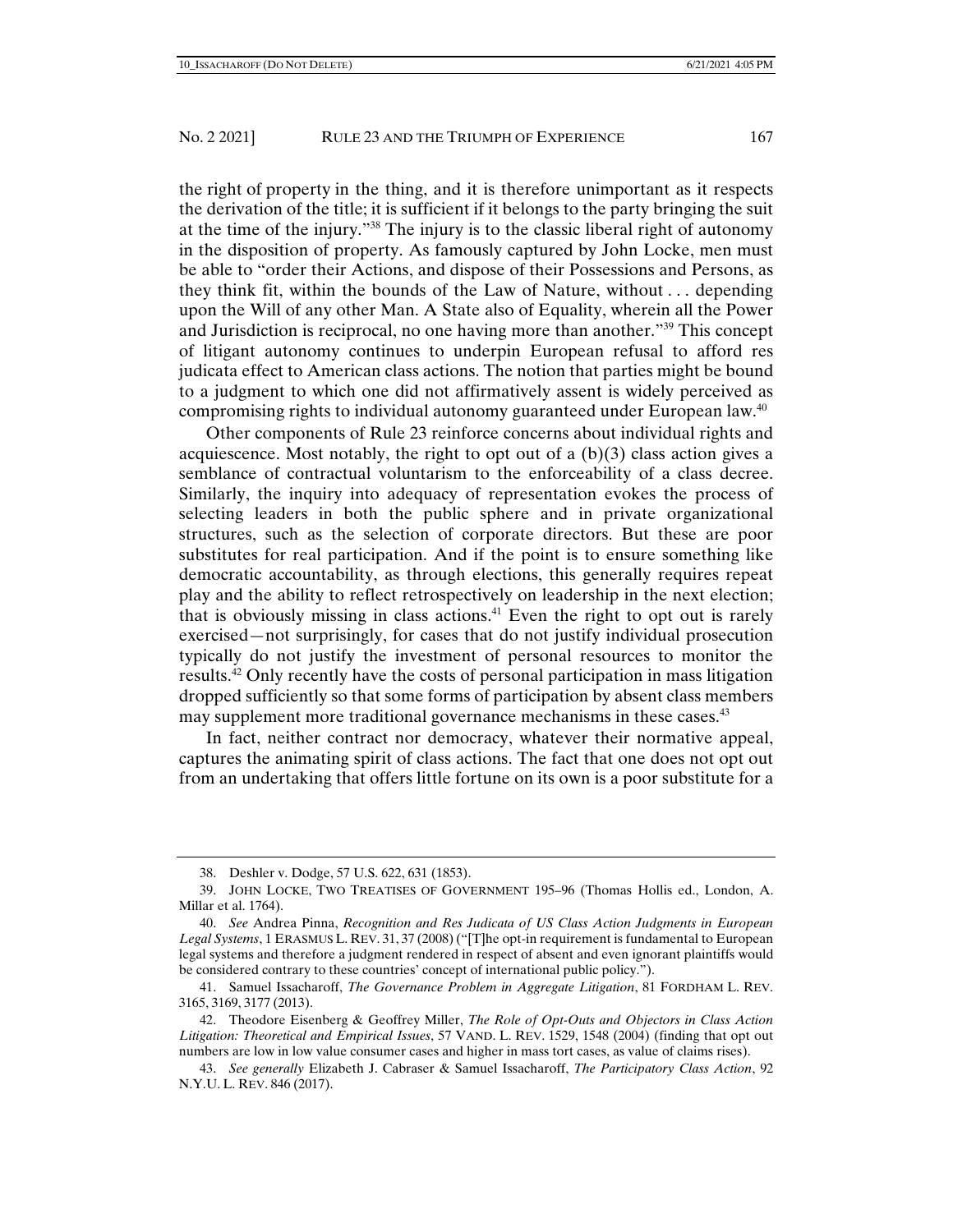genuine meeting of the minds in classic contract tradition.44 It is closer to a contract of adhesion whose terms cannot be altered transactionally. Similarly, a court's inquiry into the adequacy of representation is a far cry from the democratic capability to pass retrospective judgment on one's leaders through periodic elections. Courts may test the sections of Rule 23 that mandate inquiry into predominance and adequacy of representation as part of the formal requirements of the Rule. But finding predominance of common issues or adequacy of representation does not capture the key question as to why something should proceed as a class action.

At the same time, the language in Rule 23(b)(3) about whether "a class action is superior to other available methods for fairly and efficiently adjudicating the controversy" goes to something different. Loosely applying principles of statutory interpretation, both the text of the Rule itself and Professor Miller's account of the concerns at the time indicate that the drafters meant to do more than subject free-standing individual claims to administrative joinder. I leave to the side whether the language of the Rules deserves the same deference as statutory or constitutional language, whether the Advisory Committee notes constitute an actual legislative history, or what should be the relative weight of text, purpose, and history in interpretation. A simple "light touch" textual reading shows that the words point to concerns about the overall administration of justice, measured in terms of the substantive results of aggregate litigation rather than the nature of the rights-holder.

The superiority requirement and the inquiry about the "manageability" of a single aggregated proceeding focus on the benefits to be gained through coordination, and the relative costs and benefits of individual or collective litigation. In part this is a question of whether the focus of the litigation is on the upstream conduct of the defendant as opposed to the downstream impact on individual plaintiffs.45 But I want to suggest here that there is more at issue. The text of Rule 23(b)(3) directs an inquiry into the rationale for concerted prosecution, a time-honored account of the benefits of coordination.

In political theory, contract and coordination draw on different justifications. Whereas contract recognizes a volitional exchange of one's property for a desired aim, coordination does not claim the same authority. For Locke, and for the contractarian tradition more broadly, the root of agreement comes in the right of disposition of property, an endowment that in turn stems from exalted natural law principles, such as the transformation of fallow land.46 But coordination claims a more prosaic utilitarian justification in terms of what returns result. Its leading exponent is not Locke but David Hume, for whom "the goods of human

 <sup>44.</sup> *See* Alexandra Lahav, *Fundamental Principles for Class Action Governance*, 37 IND. L. REV. 65, 86–87 (2003) (arguing that small-claim class members tend to be relatively uninformed about potential legal claims).

 <sup>45.</sup> PRINCIPLES OF THE LAW OF AGGREGATE LITIGATION, § 2.01 cmt. c (AM. LAW INST. 2010) (distinguishing upstream focus from downstream cases that must assess individual harm on a classmember basis).

 <sup>46.</sup> LOCKE, *supra* note 39, 197–99.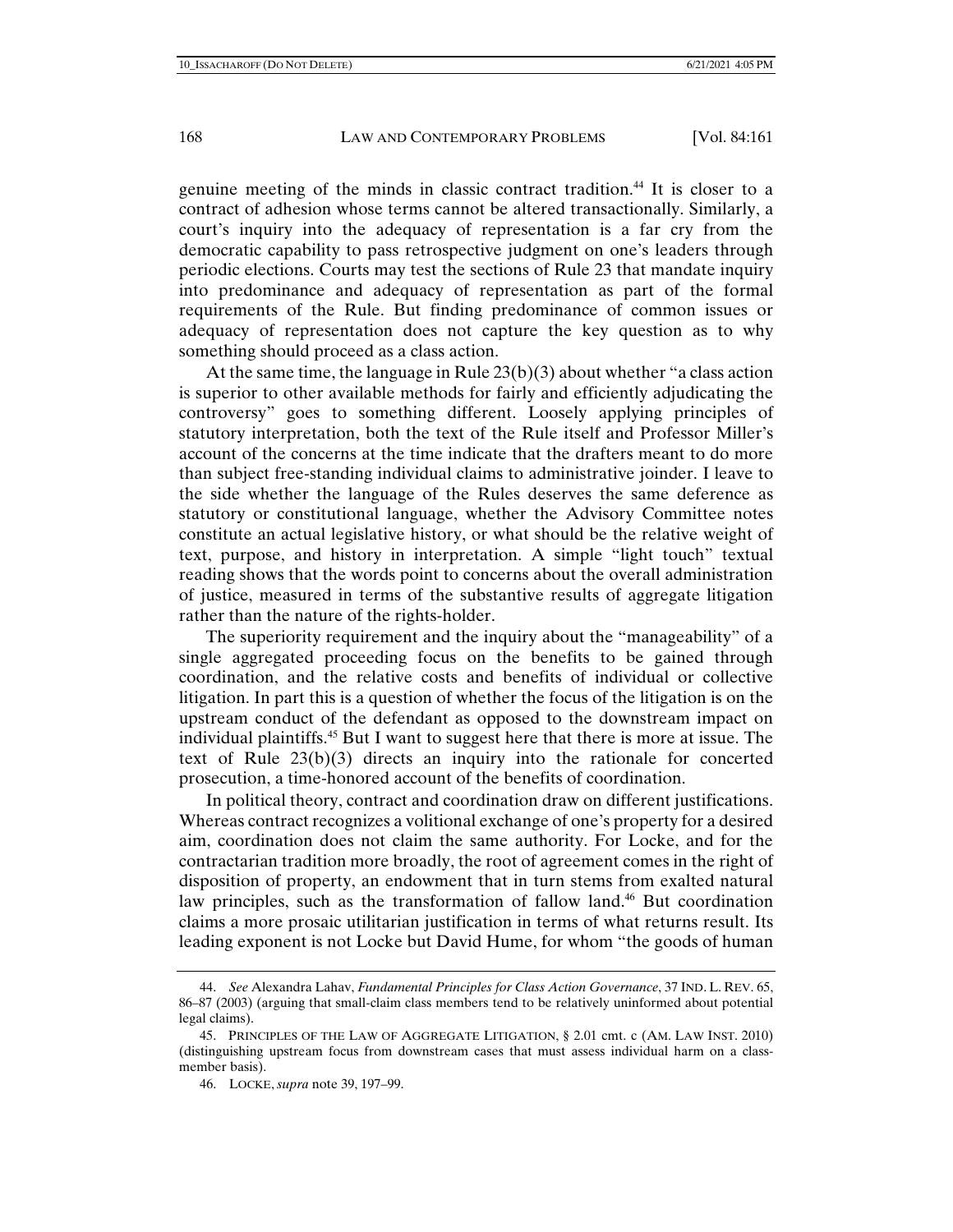society stem largely from doing as others do, in certain limited but crucial matters, so that each person's purposes in all other matters will mutually further others' purposes instead of crossing them."47 In such "coordination contexts we act from interest and serve the mutual benefit."<sup>48</sup>

The gains from cooperation transform an agglomeration of individual claims into something greater than their sum, much as a corporation may create wealth by binding individual investors to aggregated economic pursuits. The concept of an institutional form emerging from disparate legal claims is best captured by David Shapiro's concept of the class as an "entity," a corporate body that stands above and apart from its constituent parts:

[T]he entity is the litigant and the client. Moreover, in the situations in which class action treatment is warranted, the individual who is a member of the class, for whatever purpose, is and must remain a member of that class, and as a result must tie his fortunes to those of the group with respect to the litigation, its progress, and its outcome.<sup>49</sup>

On this account, class actions resemble limited venture corporations organized for one single undertaking, with the Rules providing the distinct internal commands of governance. Such limited liability ventures are well known in history, with my favorite analogy being to the Venetian grant of legal status to the sea-faring *commenda*, "a rudimentary type of joint stock company, which formed only for the duration of a single trading mission."<sup>50</sup> In effect, Rule 23 confers the exclusive legal personhood to the class and allows it to bind class members in order to pursue mutual gains that were unavailable individually. And like the *commenda*, which unleashed the seafaring merchant power of Venice, the Rules allowed the entrepreneurial plaintiffs' bar to forge new economic ventures in the form of class actions that would test the boundaries of what the courts could handle. To the extent that class actions could resolve disputes with gains for all the participants, the judicial comfort evident in cases such as *NFL Concussion* could be realized.

## III

## CAPTURING JOINT GAINS

The virtues of coordination are generally implicit rather than explicit in decisional law. This largely results from the posture of most litigated challenges to class certification. When the opponent of certification is a defendant seeking to force all individuals into futile private endeavors, or a serial objector who claims an individual entitlement as a hold-up threat, challenges that focus on the nature of individual entitlements are strategic. Almost invariably this steers the challenge to class certification into a discussion of the predominance of individual

 <sup>47.</sup> ANDREW SABL, HUME'S POLITICS: COORDINATION AND CRISIS IN THE HISTORY OF ENGLAND 6 (2012).

 <sup>48.</sup> RUSSELL HARDIN, LIBERALISM, CONSTITUTIONALISM, AND DEMOCRACY 18 (2000).

 <sup>49.</sup> David L. Shapiro, *Class Actions: The Class as Party and Client*, 73 NOTRE DAME L. REV. 913, 919 (1998).

 <sup>50.</sup> DARON ACEMOGLU & JAMES A. ROBINSON, WHY NATIONS FAIL: THE ORIGINS OF POWER, PROSPERITY, AND POVERTY 152 (2012).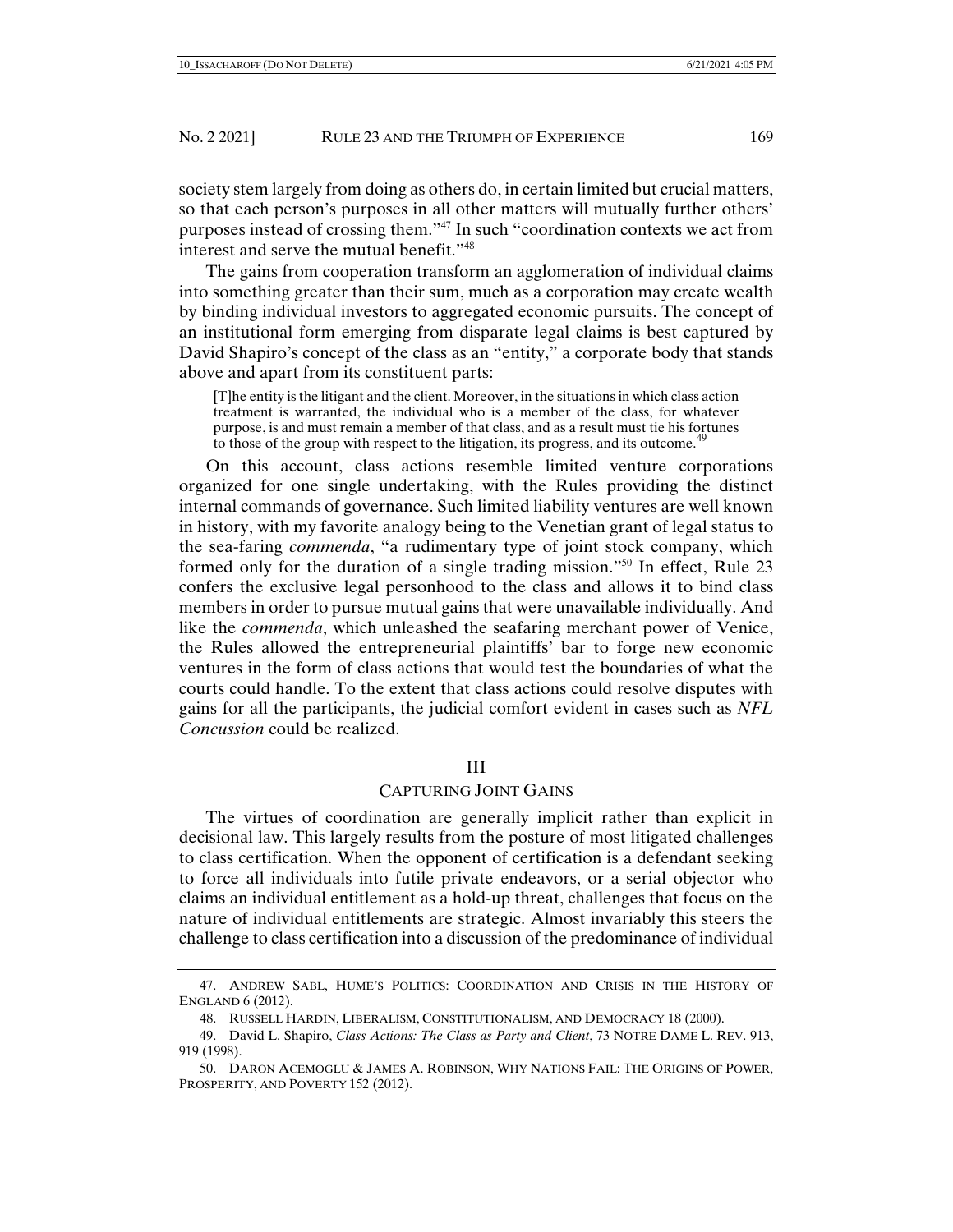versus common issues. The result is a highly unsatisfying body of case law that asks whether common issues outnumber individual inquiries,<sup>51</sup> the amount of trial time that would be devoted to each (even if approval of a settlement class was at issue), $5^2$  and the persistence of individual inquiries over reliance, choice of law, or damages.53 Courts try to grapple with this within the framework of the predominance inquiry, but the result is generally frustrating.54

Case law built around strategic invocations of individual autonomy tilt the jurisprudence away from serious engagement with the reasons class actions continue to thrive. For courts faced with mass harms, the question is not whether to aggregate but how to aggregate. Although not guided by the case law, courts increasingly recognize the gains from coordinated activity, and have started to recognize those concrete gains alongside formal concerns with predominance or the putative individual interest in controlling litigation. A decade ago, the American Law Institute remarked on the growing attention to the independent value of comprehensive resolution of disputes—what is termed "global peace" in securing more for a cohesive group than what disparate individuals could hope for.55 Comprehensive resolution offers "predictability and conclusiveness . . . to bring into existence additional resources for distribution by way of the class settlement." And the ensuing global peace generates a "peace premium" available only through a class resolution.56

Such a "peace premium" stems from the lower anticipated transaction costs for a defendant facing no further litigation. But it also reflects the value of dispelling the stigma and uncertainty that follows from potential liability. Realizing this collective benefit, which by definition cannot be realized by any litigant operating individually, may provide one element of the "superiority" anticipated by the language of the Rules.

 <sup>51.</sup> *E.g.*, Amchem Prods., Inc. v. Windsor, 521 U.S. 591, 622–25 (1997); Comcast Corp. v. Behrend, 569 U.S. 27, 33–36 (2013); Butler v. Sears, Roebuck & Co., 727 F.3d 796, 800–01 (7th Cir. 2013); *see also* 2 WILLIAM B. RUBENSTEIN, NEWBERG ON CLASS ACTIONS §§ 4:49, 4:52 (5th ed. 2012) (articulating the predominance requirement and providing examples).

 <sup>52.</sup> By and large, parties to settlements address the predominance issue to the satisfaction of reviewing courts. RUBENSTEIN, *supra* note 51, § 4:77 (noting that cases generally show that "courts have granted certification at settlement after themselves having denied it for trial purposes"). There are, however, the occasional misfires that raise predominance of trial issues even in the settlement context*. See, e.g.*, *In re* Hyundai & Kia Fuel Econ. Litig., 881 F.3d 679 (9th Cir. 2018); *In re* Am. Int'l Grp., Inc. Sec. Litig., 265 F.R.D. 157 (S.D.N.Y. 2010).

 <sup>53.</sup> *See* Robert H. Klonoff, *The Decline of Class Actions*, 90 WASH. U. L. REV. 729, 792–800 (2013) (highlighting these as areas of doctrinal resistance to class actions).

 <sup>54.</sup> *See, e.g.*, Torres v. Mercer Canyons Inc., 835 F.3d 1125, 1134 (9th Cir. 2016) ("Predominance is not, however, a matter of nose-counting. Rather, more important questions apt to drive the resolution of the litigation are given more weight in the predominance analysis over individualized questions which are of considerably less significance to the claims of the class.") (citation omitted).

 <sup>55.</sup> In turn, the concept developed from the observations of Francis McGovern. *See* Francis E. McGovern, *Toward A Cooperative Strategy for Federal and State Judges in Mass Tort Litigation*, 148 U. PA. L. REV. 1867, 1894 (2000) (formulating the term as a "peace premium for corporate predictability").

 <sup>56.</sup> PRINCIPLES OF THE LAW OF AGGREGATE LITIGATION § 3.10 cmt. b (AM. LAW INST. 2010).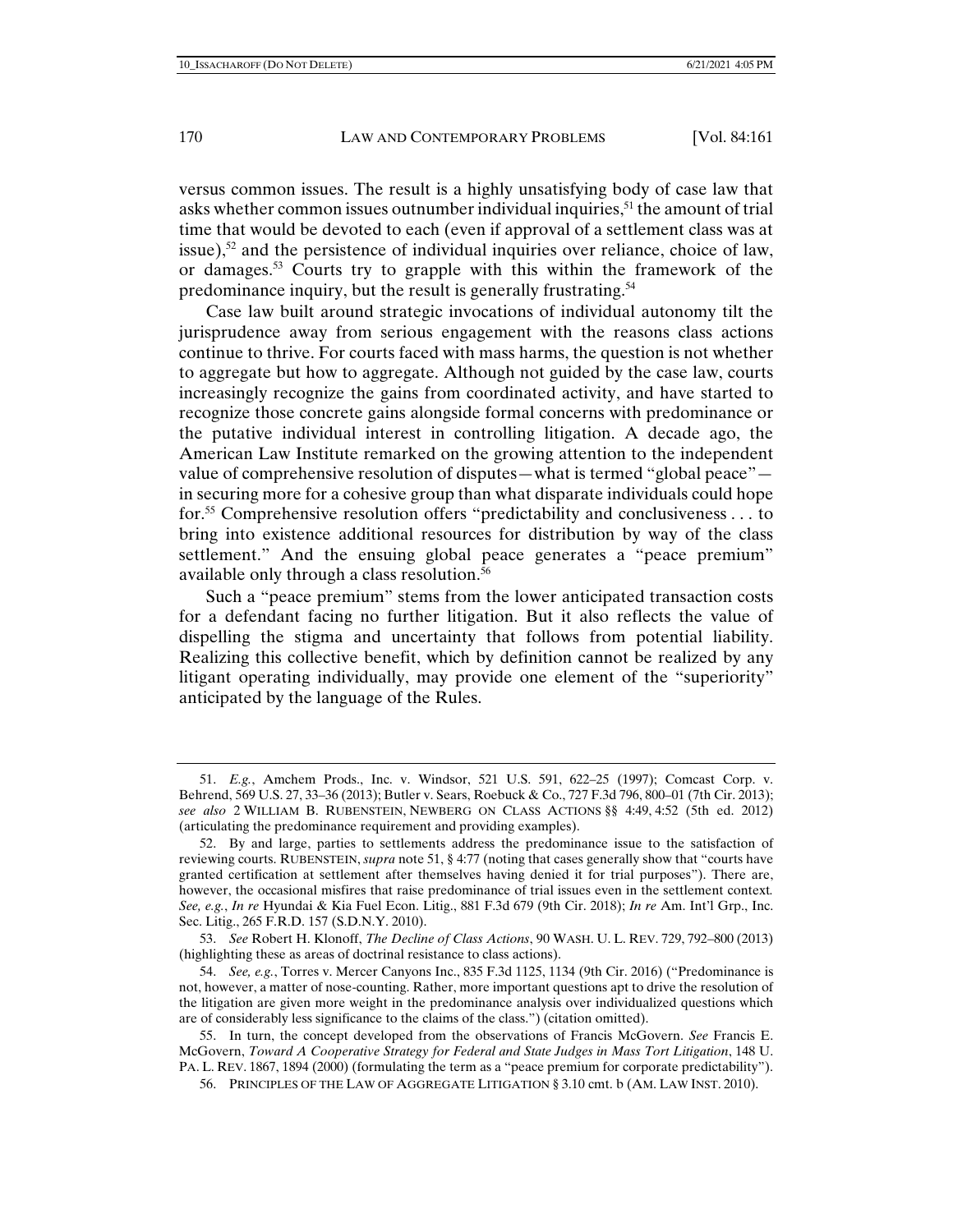This intuition can be grounded in recent class action case law, with an initial example to set the inquiry. In *Sullivan v. DB Investments*, 57 the Third Circuit confronted a proposed settlement of a national antitrust case against De Beers, the giant South African diamond conglomerate. De Beers was notoriously and openly a cartel. But it scrupulously maintained all its operations outside the United States, even though its market domination conditioned prices in every corner of the world.<sup>58</sup> For more than half a century, antitrust challenges floundered on the legal obstacles this imposed, including such mundane issues as personal jurisdiction and service of process.59 De Beers conducted its direct transactions only with foreign intermediaries who in turn sold to wholesalers that imported the product into the American market. Cartel power yielded the ability to dominate sales in the United States, but from a safe perch beyond this country.

After the fall of the Soviet Union, however, Russia began mass production of cheaper and mostly lower-quality diamonds, which flooded the market and began to erode the effectiveness of the De Beers cartel. For the first time, De Beers sought to tap into the American retail market to profit from its strategic market presence and the brand value of its name. But to do so would require a presence in the United States that in turn could serve as the basis for liability under the American antitrust laws and their presumption of treble damages. The pull of American consumers directly met the push of liability.

Not surprisingly, a deal was in the offing. De Beers would accept service of process and submit to personal jurisdiction in the United States, in exchange for a structured deal covering its past liabilities. $60$  What is significant is that, absent a comprehensive deal, there could be no release from litigation that would allow for entry into the American market.<sup>61</sup> Without coordination, no plaintiff standing alone would fare any better than plaintiffs in all the prior efforts to pursue claims against De Beers. For De Beers, there was a huge market reward if the deal could be consummated. For the class of purchasers of diamonds in the retail jewelry market—termed indirect purchasers in the antitrust context—De Beers offered

60. *Sullivan*, 667 F.3d at 288, 291.

 61. Some would argue that there should be no unanimity requirement and that more individual autonomy is preserved by allowing a 98% level of acceptance or a 95% level of acceptance so that the pressure to compel client acceptance is not so overwhelming. Howard M. Erichson, *The Trouble with All-or-Nothing Settlements*, 58 U. KAN. L. REV. 979, 1024 (2010); *see also* Howard M. Erichson, *Aggregation as Disempowerment: Red Flags in Class Action Settlements*, 92 NOTRE DAME L. REV. 859, 864 (2016) (arguing that class action settlements have the propensity to unjustly disempower claimants). This has the feel of debates over moving first base back five feet to avoid close plays; wherever the threshold is set, the question becomes whether the gains from coordination can be factored into the reason to have a class action. *See* THE GIGANTIC BOOK OF BASEBALL QUOTATIONS 63 (Wayne Stewart ed., 2007) ("'They should move first base back one step to eliminate all those close plays.' – Outfielder/designated hitter John Lowenstein.").

 <sup>57. 667</sup> F.3d 273 (3d Cir. 2011).

 <sup>58.</sup> *Id.* at 300.

 <sup>59.</sup> *See id.* at 314 ("De Beers's avoidance of effective antitrust prosecution in light of the twin difficulties of obtaining jurisdiction over the foreign corporations and of retaining within the court's reach tangible assets sufficient to enforce a decree.") (quoting *The Diamond Cartel*, 56 YALE L.J. 1404, 1411 (1947)) (internal quotation marks omitted).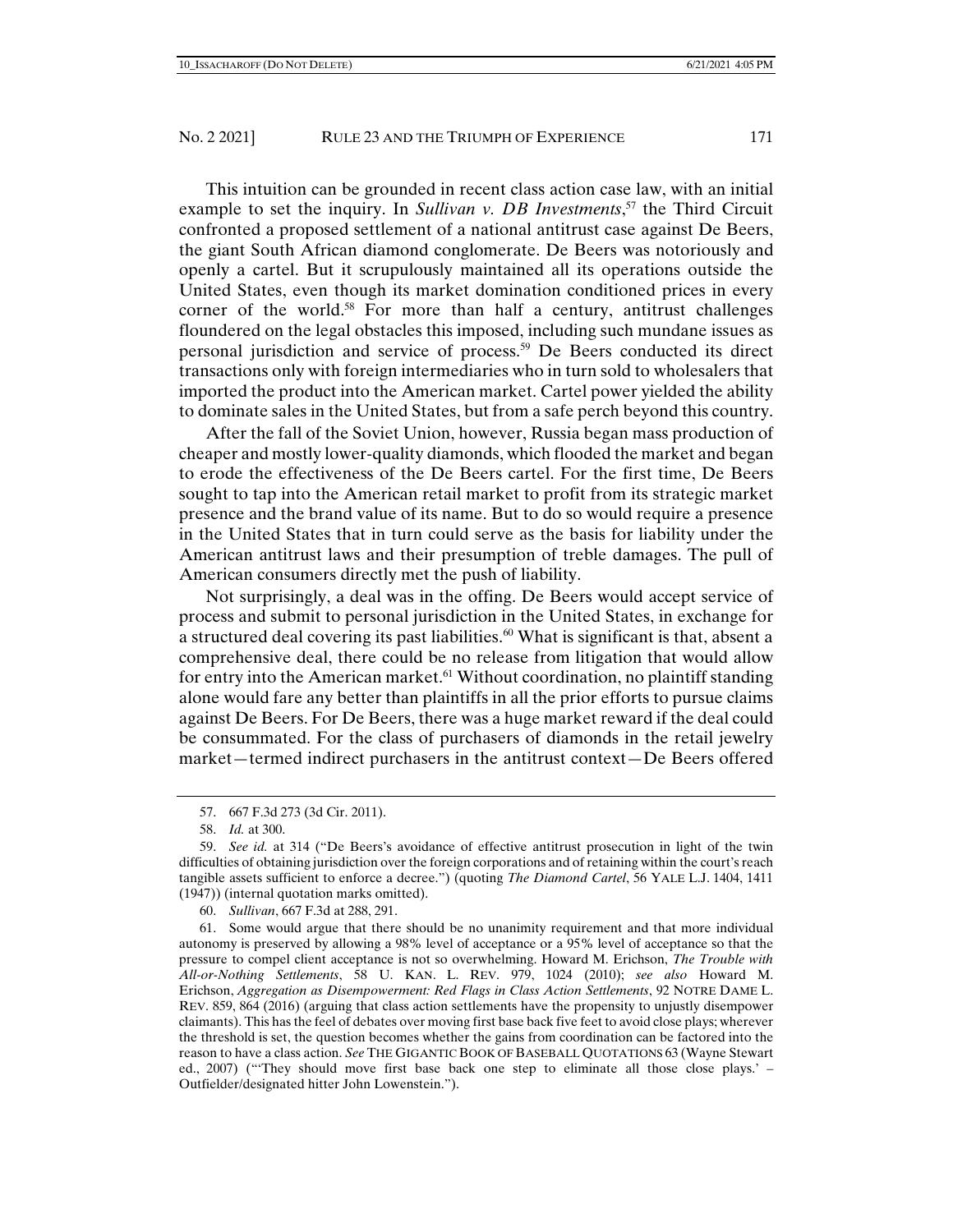a payoff of over \$272 million, with another \$22.5 million going to direct purchasers.<sup>62</sup> All in all, this was a fairly common class settlement, closing out liability in exchange for a damages payment and some injunctive relief against future anticompetitive activity.

But there was a problem: not all plaintiffs were identically situated. At least some of the claims were arguably more valuable in states that allowed what is termed an "*Illinois Brick* repealer," meaning that indirect purchasers had an independent cause of action even though they had not purchased directly from the cartel. By contrast, purchasers in "non-repealer" states could not sue, and could only hope that direct purchasers would protect them against anticompetitive behavior. To be sure, Rule  $23(a)(2)$  speaks only of common issues, not identical issues, and Rule  $23(b)(3)$  insists that common issues must predominate, not that they must be exclusive. Nonetheless, on its face, this was a genuine intraclass distinction, yielding more valuable claims for some class members, and potentially no claims for others who were limited to recovery as indirect purchasers in a non-repealer state. In addition, there were state consumer protection law claims that varied state-by-state. The challengers, and an initial panel of the Third Circuit, were persuaded that "a district court must ensure that each class member possesses a viable claim or 'some colorable legal claim."<sup>53</sup>

But even at this level, the cases were complicated. After all, a resident of a non-repealer state could have bought a diamond while traveling to another state or may have been asserting a claim based on the first sale of a particular diamond in New York, the port of entry for the bulk of the American diamond market. Perhaps the state of purchase allowed for the extraterritorial protection of consumers, or perhaps the state antitrust laws of one or another state allowed an extra modicum of legal protection and potential recovery. These were potential differences among all class members, and they muddied the waters as to whether common issues predominated. Indeed, that is what the original panel had ruled,<sup>64</sup> and what the dissent on rehearing continued to advocate.<sup>65</sup>

What then? It would be possible, at least in theory, to trace the appropriate choice of law for each of the many thousand class members, but only at a cost far exceeding the small value of most consumer diamond purchases. Such an approach would doom a class action just as surely as requiring individual actions. In Judge Posner's memorable formulation, "only a lunatic or a fanatic sues for \$30."<sup>66</sup> In the small value context, "the realistic alternative to a class action is not

 <sup>62.</sup> *Sullivan*, 667 F.3d at 288.

 <sup>63.</sup> *Id.* at 285.

 <sup>64.</sup> *Id.* at 293–94.

 <sup>65.</sup> *Id.* at 346 (Jordan, J., dissenting) ("Because of differences among those statutes, it is clear that some class members are entirely without a cognizable claim. . . . '[S]uch variances . . . are so significant as to defeat commonality and predominance even in a settlement class certification[.]'") (quoting *In re* Warfarin Sodium Antitrust Litig., 391 F.3d 516, 529–30 (3d Cir. 2004)).

 <sup>66.</sup> Carnegie v. Household Int'l, Inc., 376 F.3d 656, 661 (7th Cir. 2004).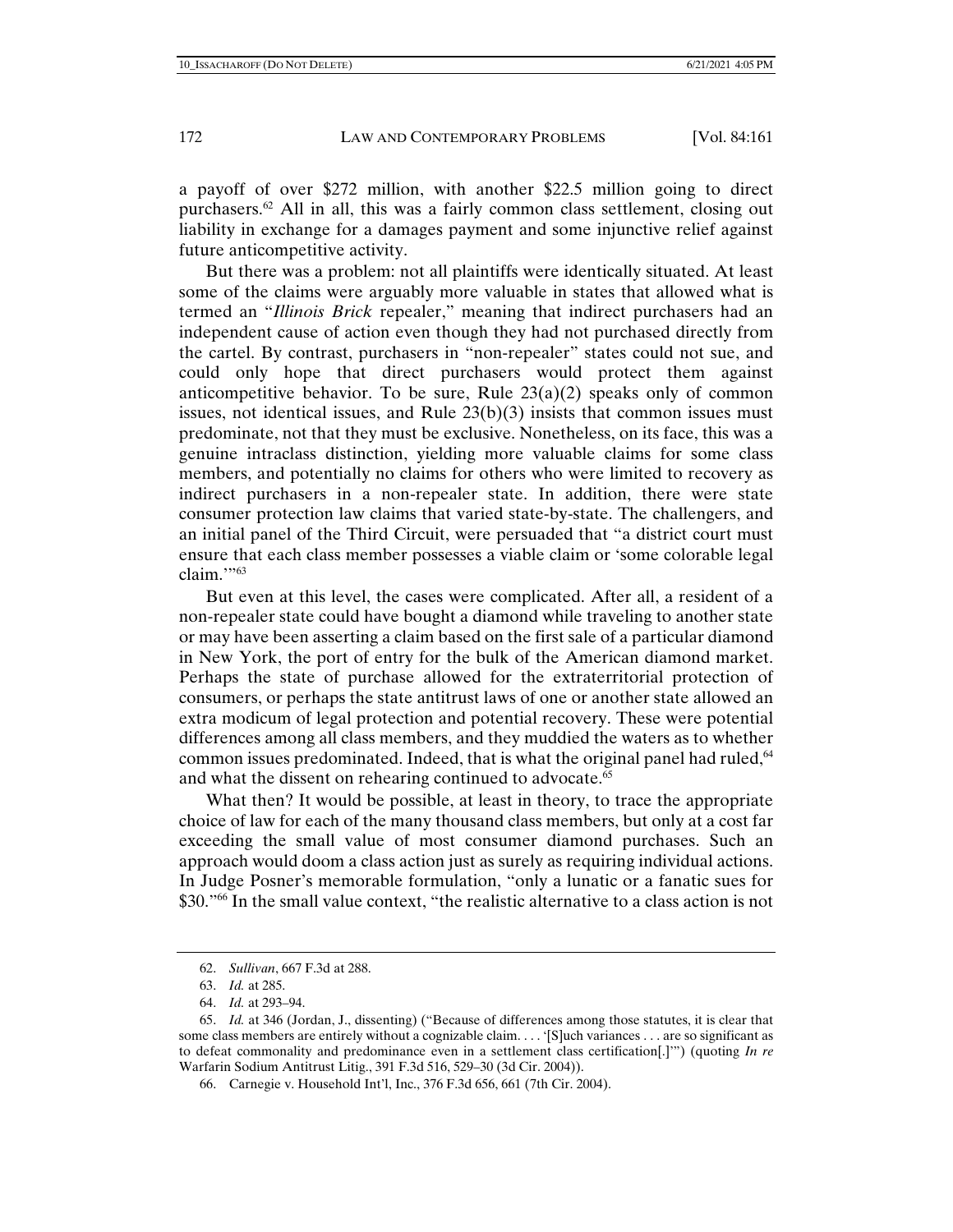17 million individual suits, but zero individual suits."67 By extension, raising the transactional cost of a consumer class action by requiring these individualized inquiries would doom the collective enterprise every bit as surely as the limited value of the underlying individual claims would doom efforts at individual litigation.

The Third Circuit, now acting *en banc*, addressed this issue as a matter of the manageability of a class action, as a court routinely confronting an onslaught of litigation arising from the undifferentiated conduct of a particular actor:

[W]here a defendant's singular conduct gives rise to one cause of action in one state, while providing for a different cause of action in another jurisdiction, the courts may group both claims in a single class action. This tactic in litigation advances the laudatory purposes of the class action device, "preserv[ing] the resources of both the courts and the parties by permitting issues affecting all class members to be litigated in an efficient, expedited, and manageable fashion."<sup>68</sup>

But that could hardly be all; a refusal to certify the class would have doomed any individual enforcement action to the likely lack of personal jurisdiction, and the insufficiency of individual stakes to incentivize an effort to overcome that legal hurdle. So, the real question before the court was whether there could be private redress for systematic conduct with wide effects.

*Sullivan* presented an extreme version of a phenomenon that I have previously described as "private rights, aggregate claims"69—an endowment of rights to individual persons that have value as legal claims only when joined together with others. Most often, this is the problem of "negative value" claims, in which the transactional costs of vindication exceed the expected return from prosecution of the legal action. This is what Judge Posner captured in referring to the (hopefully) limited population of lunatics and fanatics who would bring such claims. Courts frequently refer to such negative value claims as a significant factor favoring class certification.<sup>70</sup> But transactional costs are not the entire story and represent a subset of a broader universe of gains from coordination. Amortizing the costs of litigation is one reason that there are gains from proceeding in the aggregate, and may be the most significant in many cases. But the inquiry goes beyond the cost calculus.

Class actions are but one of a series of coordinating devices that compel transactional completion in the resolution of legal claims. A state may bring a

 <sup>67.</sup> *Id.* (emphasis omitted).

 <sup>68.</sup> *Sullivan*, 667 F.3d at 302 (quoting Allison v. Citgo Petroleum Corp., 151 F.3d 402, 410 (5th Cir. 1998)).

 <sup>69.</sup> Samuel Issacharoff, *Private Claims, Aggregate Rights*, 2008 SUP. CT. REV. 183.

 <sup>70.</sup> Castano v. Am. Tobacco Co., 84 F.3d 734, 748 (5th Cir. 1996) ("The most compelling rationale for finding superiority in a class action . . . [is] the existence of a negative value suit."); *In re* Rhone-Poulenc Rorer Inc., 51 F.3d 1293, 1299 (7th Cir. 1995) ("In most class actions—and those the ones in which the rationale for the procedure is most compelling—individual suits are infeasible because the claim of each class member is tiny relative to the expense of litigation."); RUBENSTEIN, *supra* note 51, § 4:65 (discussing the "[s]uperiority [of class actions] in small claim or vulnerable population cases").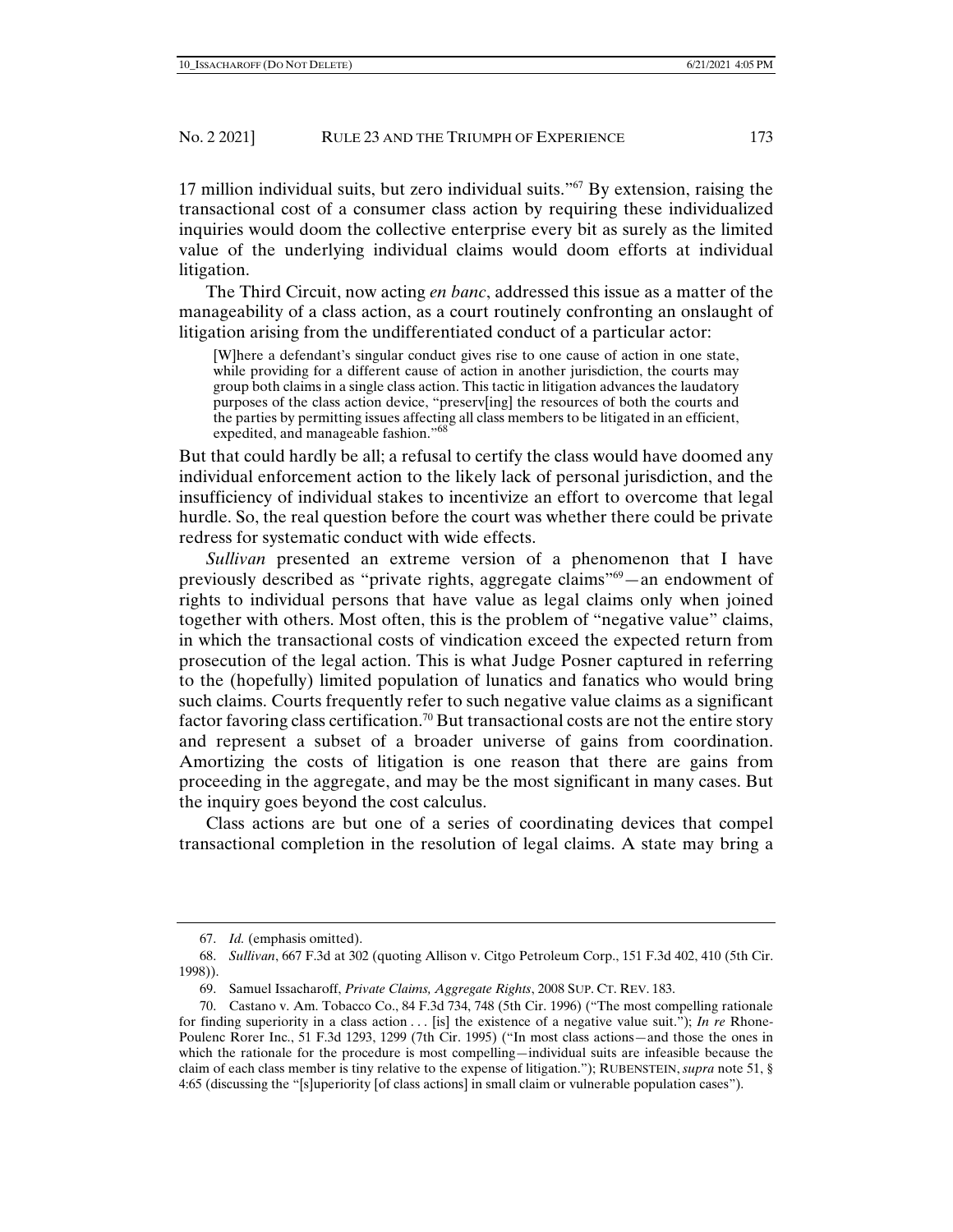*parens patriae* action asserting the rights of all its affected citizens.<sup>71</sup> Similarly, a probate hearing must compel the complete resolution of all claims against an estate, and a bankruptcy proceeding must similarly resolve all claims against a distressed business in deciding whether to liquidate or restructure as an ongoing concern. In all such circumstances the rights belong to an individual, but cannot be vindicated without collective resolution. In individual hands, such rights are phantasmagoric, a semblance of reality like the shadows in Plato's allegory of the cave. Without a mechanism for vindication, these rights have form but no substance.

Bankruptcy well recognizes the interplay between private entitlement and collective redress. The claim of a creditor in bankruptcy arises from private contractual relations and, classically, that chose in action is a private endowment of a property claim. Yet there is no due process right to individual vindication of such a creditor's claim because the beneficial disposition of the corpus of the debtor turns on joint resolution of all creditor obligations. Bankruptcy therefore recognizes the individual source of the right to recover but presumes that any such recovery will be through the aggregate.

As a result, bankruptcy law and procedure are replete with analyses of how to protect the individual interest through the collective resolution, starting with the formation of creditor's committees, and continuing through the recognition of priorities of different claims on the estate, and finally ending up in the equal treatment of comparably situated claimants.<sup>72</sup> The aims of all these aggregative devices largely converge,<sup>73</sup> with one exception. Bankruptcy and probate start from the assumption that there must be collective resolution and then adjust individual protections accordingly, whereas ordinary civil litigation starts from the premise of individual autonomy, even where aggregate proceedings are inevitable. Troy McKenzie develops this point in arguing for the comparative advantage of bankruptcy as a model for mass adjudication, particularly in the mass tort context:

The major element running throughout the architecture of the bankruptcy process is that the judicial system and society benefit from unified proceedings in a single forum in which all interested parties in the debtor's fate are represented. For mass tort litigation, that conception of the role of a court in guiding litigation has obvious advantages for the management and equitable resolution of a multitude of claims. The judicial system as a whole benefits from the reduction in duplicative and competing

 <sup>71.</sup> On the parallels and competing benefits of class actions and *parens patriae* actions including the risk of agency costs, see generally Margaret H. Lemos, *Aggregate Litigation Goes Public: Representative Suits by State Attorneys General*, 126 *HARV. L. REV.* 486 (2012).

 <sup>72. 1</sup> COLLIER ON BANKRUPTCY ¶ 1.01 (16th ed. 2020) (describing the basic tenets of American bankruptcy law).

 <sup>73.</sup> *See In re* Combustion Eng'g, Inc., 391 F.3d 190, 242 n.57, 245 (3d Cir. 2004) ("[S]ettlement must provide for 'equity among members of the class' and 'fairness of the distribution of the fund among class members' .... Though *Ortiz* was decided under FED. R. CIV. P. 23(b)(1)(B), the Court's requirement of fair treatment for all claimants—a principle at the core of equity—also applies in the context of this case." (citing Ortiz v. Fibreboard Corp., 527 U.S. 815, 854–55 (1999))) ("In the resolution of future asbestos liability, under bankruptcy or otherwise, future claimants must be adequately represented throughout the process." (citing Amchem*,* Prods., Inc. v. Windsor, 521 U.S. 591, 625–28 (1997))).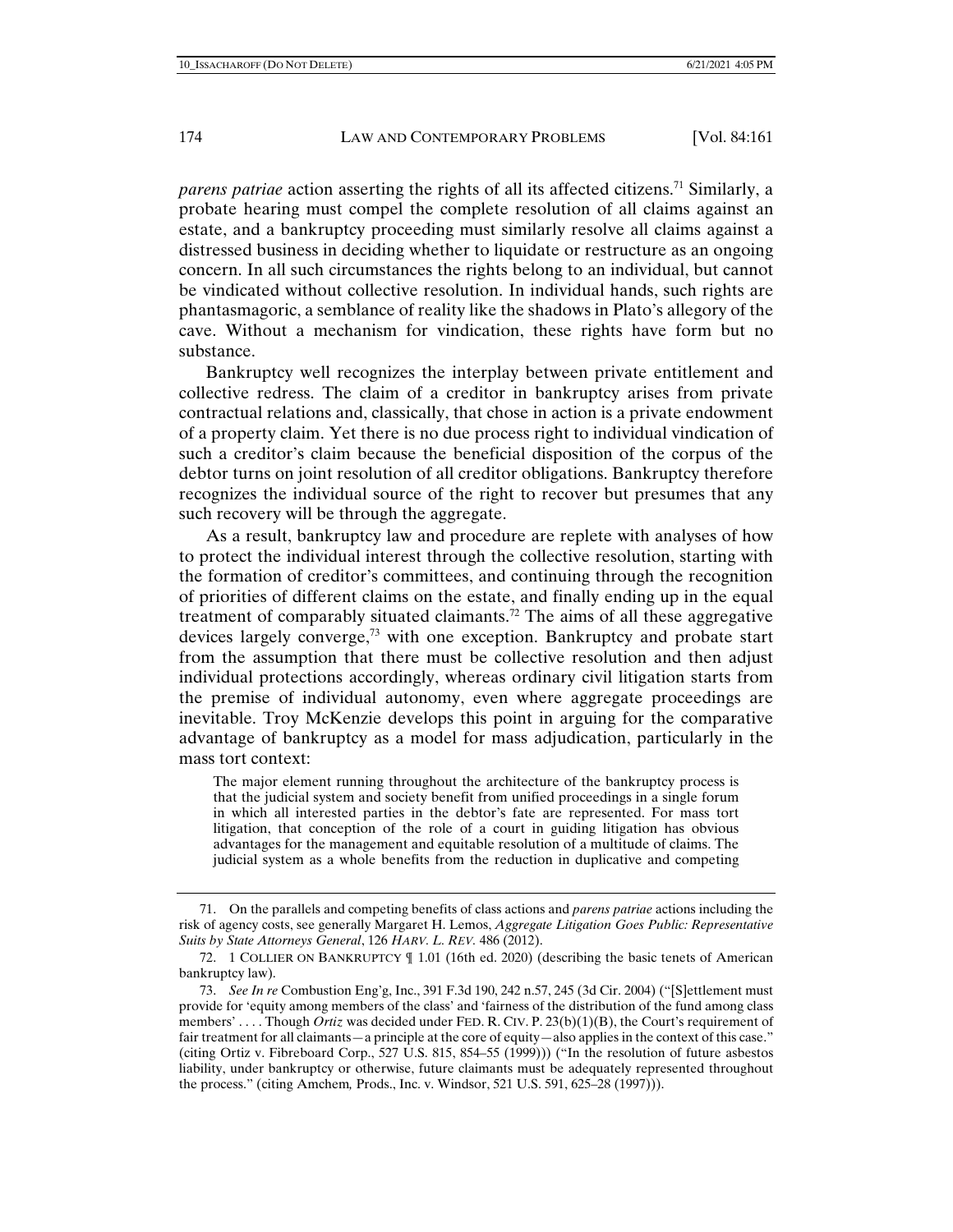proceedings. Claimants benefit from the greater attention to equitable treatment of claims for compensation. And society benefits from the closer calibration of a defendant's conduct to the compensation the defendant will pay for harms caused by that conduct.<sup>74</sup>

Further, bankruptcy presumes that there will be gains from the unified resolution of all creditors' claims, and that this will accrue to the benefit of all those with demands upon the estate. There is a reason that bankruptcy proved to be the coordination mechanism in asbestos cases following the Supreme Court's decisions in *Amchem* and *Ortiz v. Fibreboard Corp..*75 Bankruptcy also introduces the critical element of voting to allow stakeholders to vindicate their individual rights within the aggregate.76

*Sullivan* significantly advances the inquiry in class action law by moving the discussion of those joint gains, now embraced under the term of "global peace," front and center in class action law parallel to the view advocated by the American Law Institute. For the Third Circuit, compelling a reviewing court to limit a class settlement to individuals with an established claim "would effectively rule out the ability of a defendant to achieve 'global peace' by obtaining releases from all those who might wish to assert claims, meritorious or not."77 The court went on to credit the underlying interest that could only be achieved by a comprehensive resolution:

[I]n an effort to avoid protracted litigation and future relitigation of settled questions in federal and state courts across numerous jurisdictions, De Beers pursued a global settlement and demanded a release of potential damage claims in all fifty states . . . . Specifically, De Beers sought "global peace" in a settlement covering plaintiffs in every federal and state case, as well as potential plaintiffs who had not yet filed cases in either federal or state court.<sup>78</sup>

Such a return to finality cannot be realized by any individual claimant in negotiating the terms of an individual settlement nor, correspondingly, can it be achieved by the defendant in settlement with any particular claimant. Professor Rave explains the gain-gain scenario that prompts the greater returns for all claimants if a comprehensive deal can be realized:

[A] global settlement generates efficiencies and saves on transaction costs for defendants as well as plaintiffs. Handling claims in bulk is more cost effective for defendants. Accordingly, the cost of litigating against a few opt-outs may be disproportionately high – the flip side of the economies of scale in aggregation. There are simply fewer cases across which to spread the costs of developing common factual or legal issues that will arise at trial. Further, if defendants can offer a lump sum and disclaim any role in the allocation, they can avoid the cost of valuing and negotiating

 <sup>74.</sup> Troy A. McKenzie, *Toward a Bankruptcy Model for Nonclass Aggregate Litigation*, 97 N.Y.U. L. REV. 960, 1004–05 (2012).

 <sup>75.</sup> *See* Francis E. McGovern, *The Tragedy of the Asbestos Commons*, 88 VA. L. REV. 1721, 1741– 50 (2002) (describing challenges of mass tort as problems of coordination among the various constellations of defendants, plaintiffs, and courts that are typically involved).

 <sup>76.</sup> *In re* Combustion Eng'g, Inc., 391 F.3d 190, 244 (3d Cir. 2004) ("By providing impaired creditors the right to vote on confirmation, the Bankruptcy Code ensures the terms of the reorganization are monitored by those who have a financial stake in its outcome.").

 <sup>77.</sup> Sullivan v. DB Invs., 667 F.3d 273, 310 (3d Cir. 2011).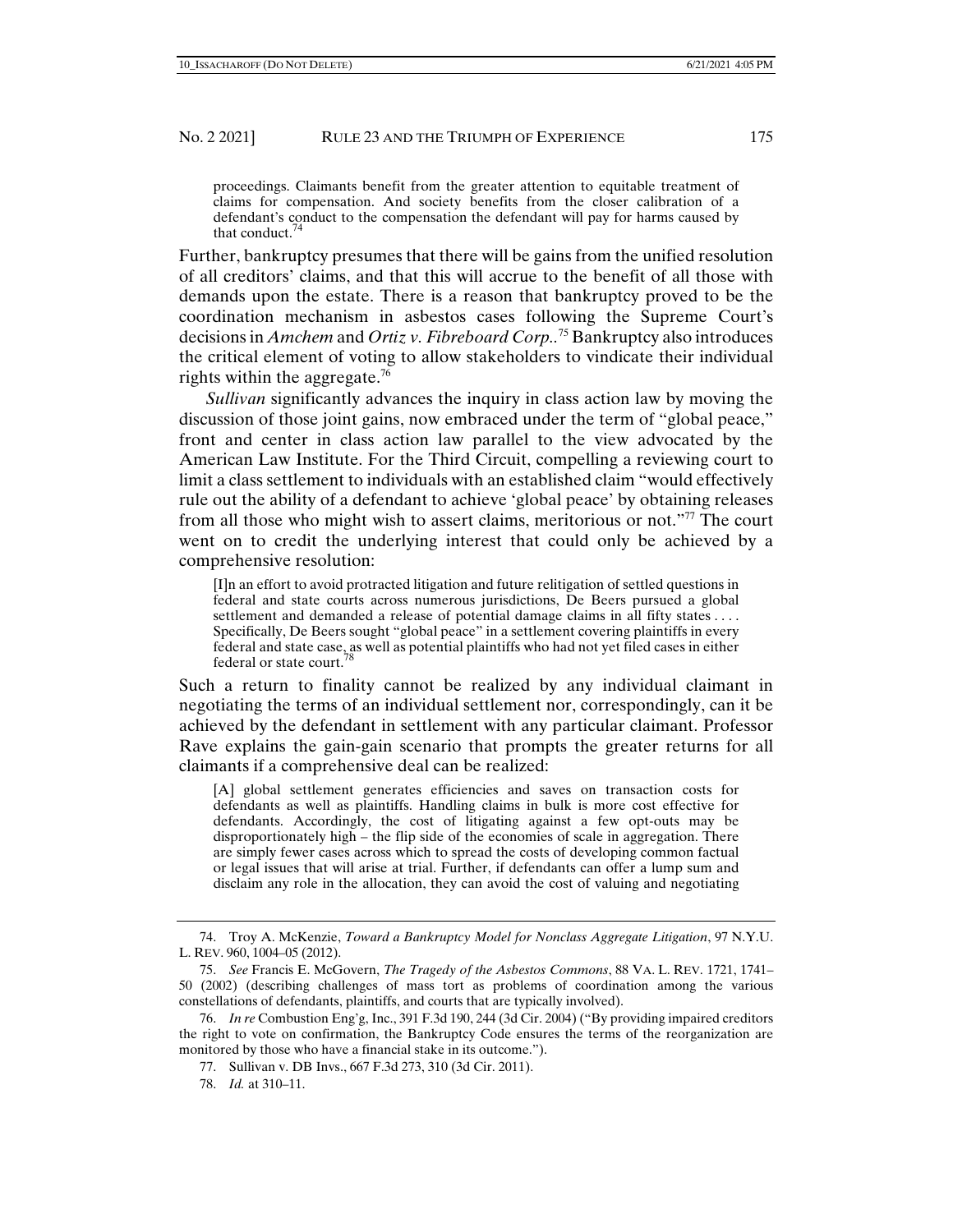individual claims. And broad settlements give defendants better returns on the sunk costs they have already spent on valuation and negotiation. The marginal cost of adding another claim to a group settlement is typically less than the cost of negotiating a separate settlement. For similar reasons, defendants will often pay to settle even weak claims as part of a global deal to avoid the nuisance of protracted litigation  $\dots$ . [Further,] defendants may be willing to pay extra for finality because it reduces the chances that future losses at trial or serial settlements will encourage the filing of new claims.79

To circle back to *NFL Concussion,* the prior experience of *Sullivan* and similar cases allowed the Third Circuit to give independent weight to the need for closure to improve the condition of the entire class of retired football players. For the NFL, a main consideration was the public explosiveness of the charge that "despite the NFL's awareness of the risks of repetitive head trauma, the League ignored, minimized, or outright suppressed information concerning the link between that trauma and cognitive damage."80 On the other side of the ledger, the former players faced having most of their claims preempted by federal labor laws governing the interpretation of the NFL's collective bargaining agreements. $81$  For the NFL, the glare of adverse publicity was a vulnerability, but one that could only be addressed in the aggregate—discovery in any individual case could yield the same information, assuming that individual cases could justify the expenses of the process. For the retired players, any legal resolution of preemption, even in an individual case, threatened the viability of all litigation as a practical matter, as did the hurdle of translating epidemiological evidence into the causation for any particular player's injuries.<sup>82</sup>

Doctrinally, consistent with how litigation challenges are framed, the opinion in *NFL Concussion* pushed the inquiry into the framework of predominance.<sup>83</sup> A handful of individual objectors claimed that their interests were not represented and that other issues of latent injuries compromised predominance of the settlement terms. The major doctrinal innovation of the opinion—crediting the number of private lawsuits and non-class lawyers as evidence of the oversight on the quality of the deal obtained $84$ —was considered under the rather ill-fitting rubric of adequacy of representation. The court looked to the extraordinary number of lawyers scrutinizing the deal to confirm that real stakeholders appreciated the benefits obtained from the overall settlement. The court took the challenges doctrinally as presented: individuals claiming that adequacy of representation or predominance were not met. But the court's resolution would not have made sense without the core insight that there were gains from coordination, and that those had been realized to the benefit of the entire class.

 <sup>79.</sup> Rave, *supra* note 21, at 1194; *see also* Samuel Issacharoff & D. Theodore Rave, *The BP Oil Spill Settlement and the Paradox of Public Litigation*, 74 LA. L. REV. 397, 414, 417 (2014)(analyzing the greater returns available as a result of comprehensive settlement following Deepwater Horizon spill).

 <sup>80.</sup> *In re* Nat'l Football League Players' Concussion Inj. Litig., 821 F*.*3d 410, 422 (3d Cir*.* 2016).

 <sup>81.</sup> *Id.* 

 <sup>82.</sup> *Id.* at 439–40.

 <sup>83.</sup> *Id.* at 434.

 <sup>84.</sup> *Id.* at 433.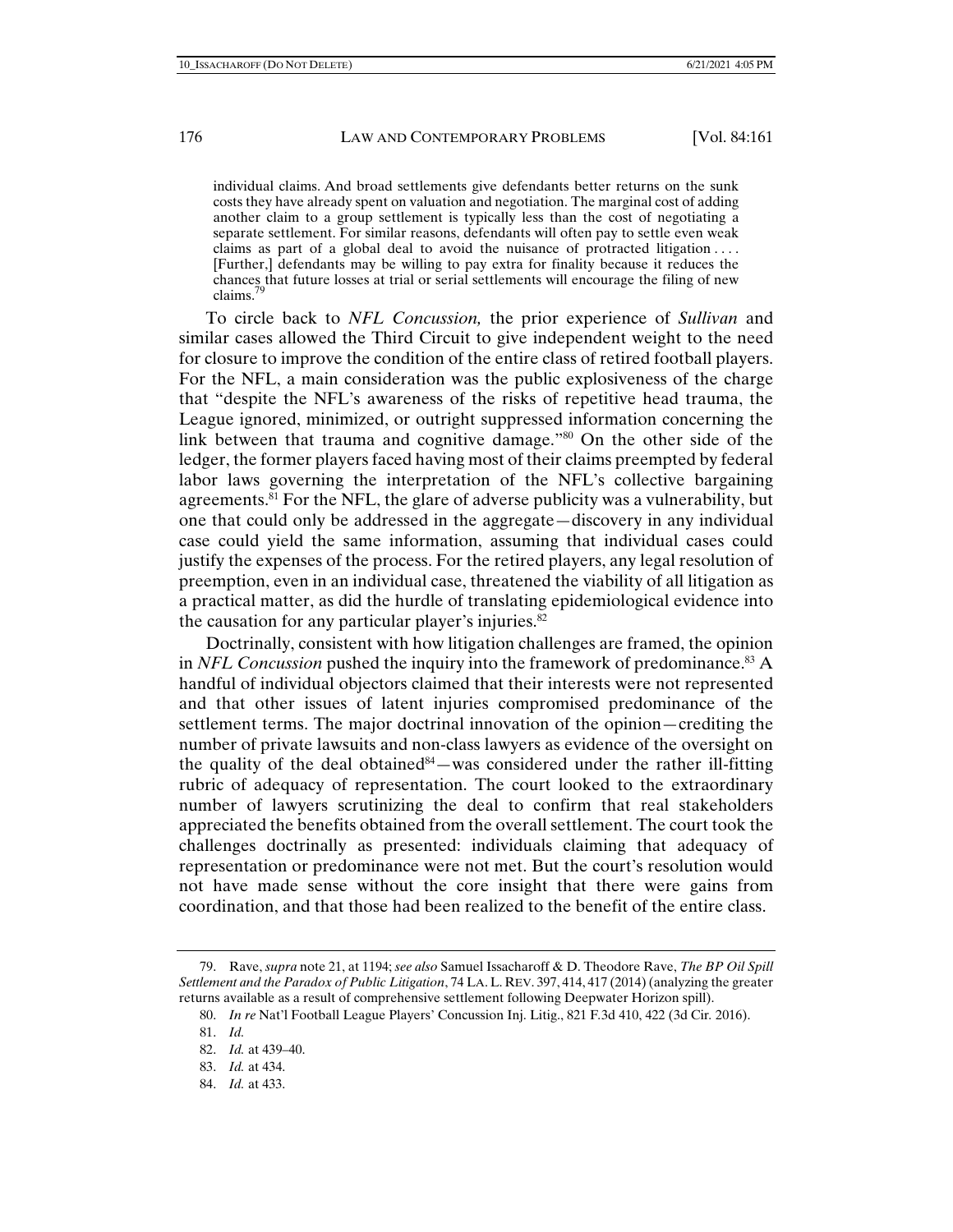## IV

## TESTING THE BOUNDARIES

Returning to the language, Rule  $23(b)(3)$  requires a court to find "that the questions of law or fact common to class members *predominate* over any questions affecting only individual members, and that a class action is *superior* to other available methods for fairly and efficiently adjudicating the controversy."85 As discussed earlier, these can be thought of as presenting the two sides of aggregation: integrity in the handling of private rights of action and overcoming coordination problems in seeking aggregated resolution. Cases such as *NFL Concussion* or *Sullivan* address the initial hurdle of excessive attention to individual claims based on narrow interpretations of predominance. *NFL Concussion* goes one step further in allowing active participation and monitoring by a substantial portion of the class to be a guarantee of proper representation. Each of these cases underscores the gains to be realized from global resolution, not only for the defendants, but for the collective welfare of the plaintiff classes. But these cases stop short of addressing exactly how to overcome the deleterious consequences of allowing individual class member to hold out for a disproportionate share by objecting or threatening to opt out of any proposed global resolution.

The ability to claim an individual premium after a potential deal is struck is the foothold for strategic objectors to class actions.<sup>86</sup> Once the deal is in place, the need for global resolution allows for a hold-out by the last class member standing whose participation is necessary for the deal to close. The preferred mechanism for such strategic objectors is to file a notice of appeal after a perfunctory objection in the district court, and then to offer to withdraw that appeal for a premium, generally paid to objector's counsel. The intervention of such objectors reduces the benefit for the class because both the defendant and class counsel have to withhold some of the potential class payment in order to pay off subsequent extortion. The 2018 reforms of Rule 23(e) sought to curb that practice by requiring disclosure to the district court of any side payment arrangements, hoping thereby to deter an evident strategic impediment to being able to negotiate for global peace.

Unfortunately, such strategic objectors are not the only obstacle to obtaining the peace premium that comes with complete resolution. Most class actions are settled before a litigation class is certified, meaning that class counsel and the class representatives cannot claim any conclusive authority to represent all class members. To the extent the defendant is willing to reward completion, the ability to achieve global peace remains speculative. Class settlements typically contract around this with a minimum participation threshold—frequently termed a "blow

 <sup>85.</sup> FED. R. CIV. P. 23(b)(3).

 <sup>86.</sup> Robert Klonoff, *Class Action Objectors: The Good, the Bad, and the Ugly*, 89 FORD. L. REV. 475, 477 (2021) (defining ugly objectors as those that "raise objections not to improve the settlement but to extort payments from class counsel in exchange for dismissing their objections. Such objectors do not even arguably serve a legitimate purpose").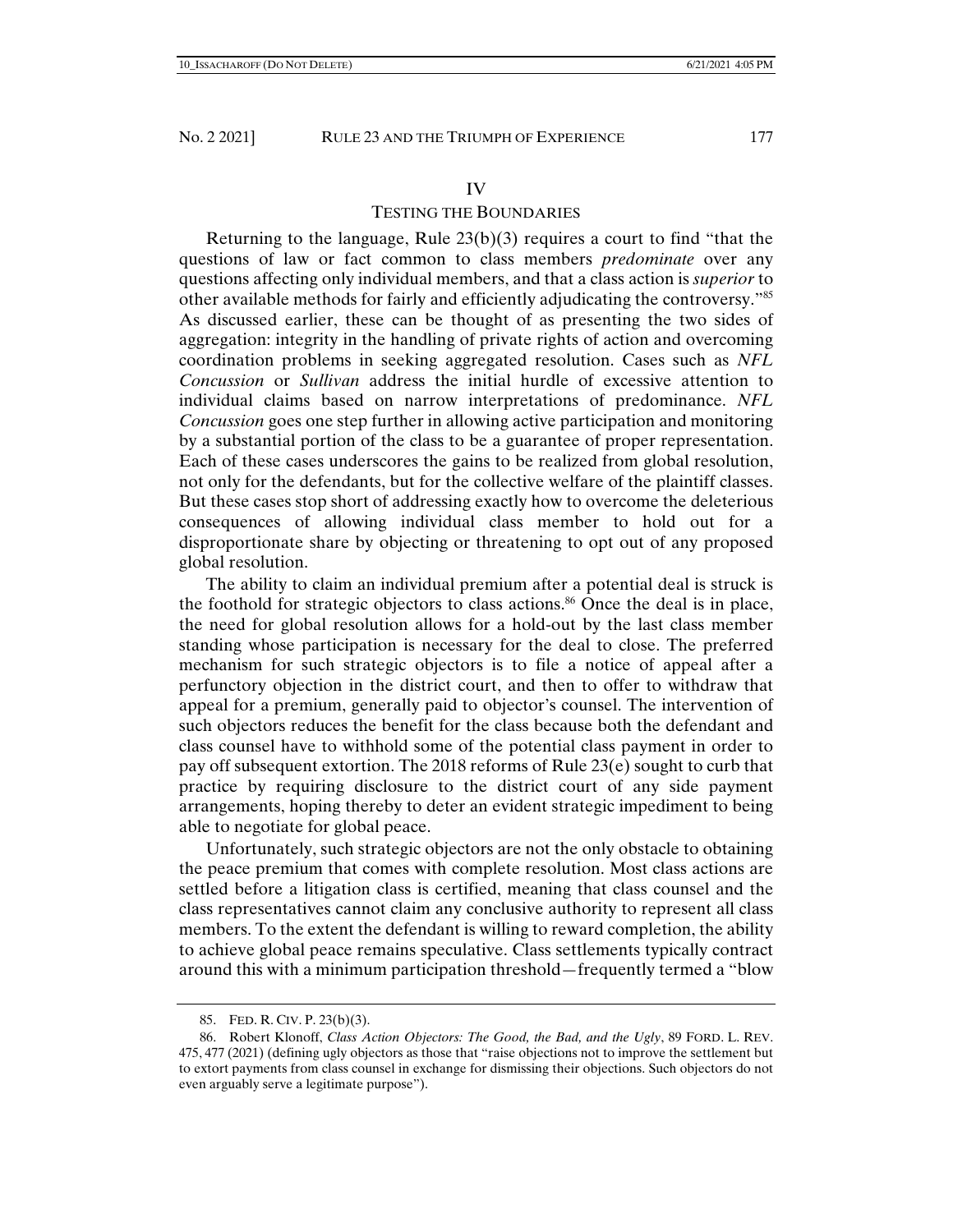provision"—that defines a walk-away right for the defendant.<sup>87</sup> Such negotiations, however, risk leaving potential benefits on the table in the form of funds reserved to address opt outs who continue to litigate, in addition to buying off strategic objectors.

The inability to commit ahead of time to a coordinated strategy is a variant of the tragedy of the commons, particularly when stakeholders have different claims that might prompt strategic holdouts. As Professors McGovern and Rubinstein explain,

Heterogeneous classes therefore present a collective action problem somewhat akin to a prisoner's dilemma: everyone in the group might be best off – along several dimensions – if they could work together, but lacking a clear mechanism by which to do so, coordination costs render that option illusive. The tragedy of this commons is that, built on a different template, class action law does not immediately appear to provide a coordination mechanism.<sup>88</sup>

In individual litigation, parties can agree to coordinate by waiving conflicts, as with a wife and husband agreeing to be represented by the same estate lawyer, so long as they are sophisticated enough to trade off the transactional gains against the potential conflicts.<sup>89</sup> The question becomes whether the same elements can be realized in aggregated proceedings. In such aggregated proceedings, there is the compounding problem that the mass of potential claimants present themselves as an undifferentiated bundle, each of which has the ability to opt out. For defendants, there is the overwhelming risk of adverse selection as a result of the right of class action plaintiffs to opt out. "When plaintiffs can opt-out of settlements, there is a danger that those with the strongest claims will do so, leaving a defendant with a settlement dominated by weak claims."90

A New Jersey state case posed the collective action issue in provocative fashion outside the class action context. A group of franchisees of a national tax preparation service decided to sue collectively and agreed to bind themselves to joint funding of the lawsuit, a predetermined recovery schedule, and an agreement to be bound by the outcome of any settlement if a supermajority voted

 <sup>87. 4</sup> WILLIAM B. RUBENSTEIN, NEWBERG ON CLASS ACTIONS § 13:6 (5th ed. Dec. 2020 update) (explaining that these provisions allow "the defendant to withdraw from—or 'blow up'—a settlement if a certain number of class members opt out of the settlement"); *see also* D. Theodore Rave, *Closure Provisions in MDL Settlements*, 85 FORDHAM L. REV. 2175, 2180 (2017) (addressing "walk-away provisions").

 <sup>88.</sup> Francis E. McGovern & William B. Rubenstein, *The Negotiation Class: A Cooperative Approach to Class Actions Involving Large Stakeholders*, 99 TEX. L. REV. 73, 78 (2020).

 <sup>89.</sup> *See* RESTATEMENT (THIRD) OF THE L. GOVERNING LAWS. § 122 cmt. D (AM. L. INST. 2000) ("A client's open-ended agreement to consent to all conflicts normally should be ineffective unless the client possesses sophistication in the matter in question and has had the opportunity to receive independent legal advice about the consent."); MODEL RULES OF PROF'L CONDUCT r. 1.7 cmt. 22 ("[I]f the client is an experienced user of the legal services involved and is reasonably informed regarding the risk that a conflict may arise, [general and open-ended] consent is more likely to be effective.").

 <sup>90.</sup> Charles Silver & Lynn A. Baker, *Mass Lawsuits and the Aggregate Settlement Rule*, 32 WAKE FOREST L. REV. 733, 760 (1997).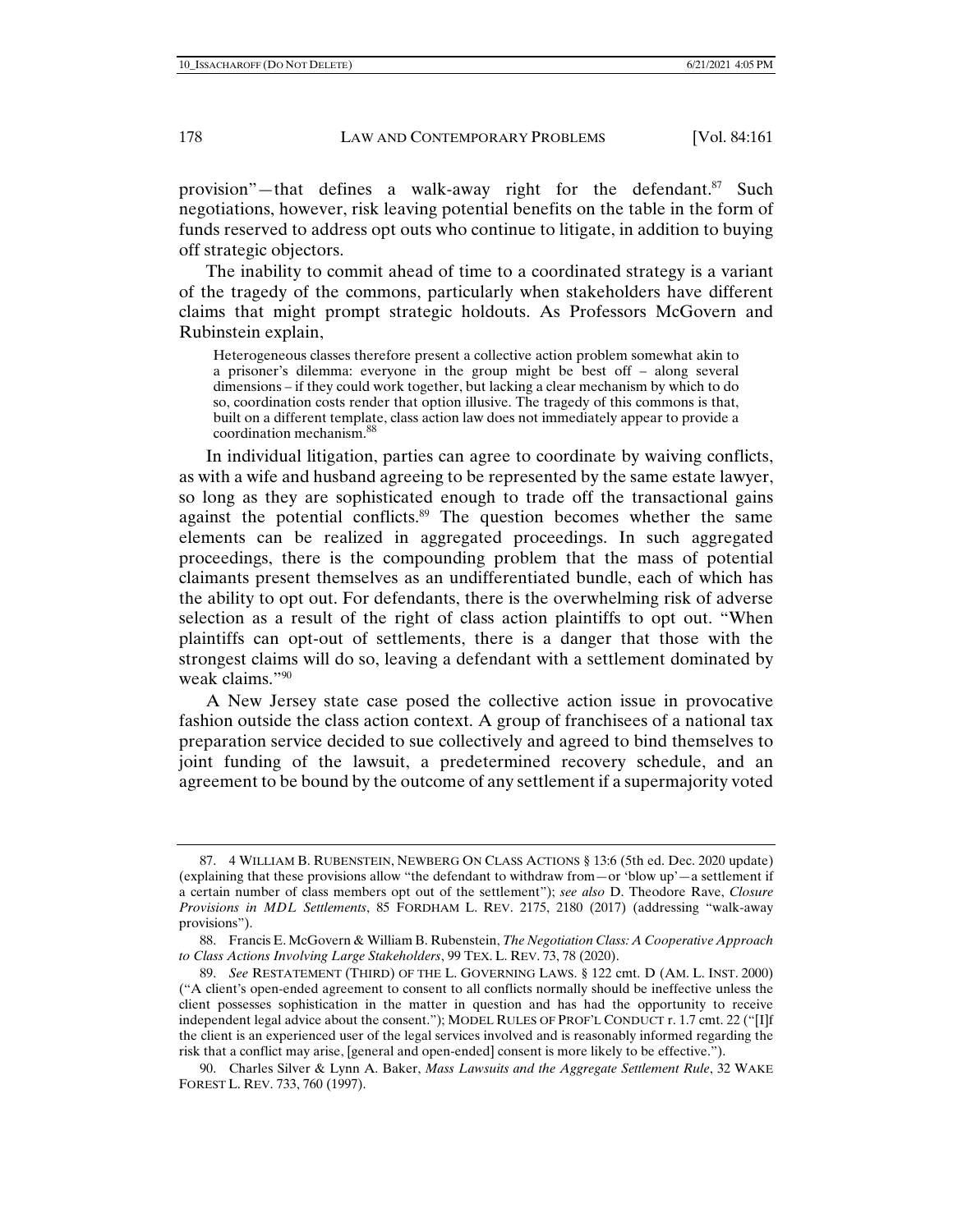in favor.<sup>91</sup> An agreement was reached, a vote was taken, but then a hold-out challenged the ability to enforce the outcome. The case clearly presented the Lockean private right to a chose in action against the Humean gain from coordinated action. The New Jersey Supreme Court hesitated, found the contract enforceable in the immediate case, but then expressed skepticism that this could be done and pushed the question of such arrangements off to the rules process prospectively. But the question endured: Why cannot a sophisticated group of commonly situated litigants form their own *commenda*, a limited liability joint venture with clear rules of participation and internal resolution? Every purchase of stock, every purchase of a condominium, every membership at a gym, all are contractual realizations of potential joint gains at the cost of yielding elements of personal autonomy to specified forms of organization. Why not a joint litigation venture among the same people who routinely buy stock, homes, and club memberships? If global peace is a collective good, why cannot those who benefit by it agree ahead of time on the rules by which it might be realized?

The American Law Institute proposed just such an approach,  $92$  adapting the voting system from Section 524(g) of the bankruptcy code governing agreed upon resolution of asbestos insolvencies<sup>93</sup> and proposing similar supermajority resolution for common legal undertakings.<sup>94</sup> Such an approach would not help small-claim consumer actions,<sup>95</sup> but would create the ability to form a class-like mechanism without the formality of Rule 23. In effect, the ALI approach allowed a class-like mechanism to emerge from private ordering rather than judicial decree, reflecting a world of complex cases in which closure became the desired end state.<sup>96</sup> The ALI proposal, to borrow from Professor Lahav, did not come from nowhere, but reflected the maturing judicial understanding that "aggregate solutions are inevitable and aggregation takes on whichever form most easily allows cases to travel towards settlement."<sup>97</sup> By whichever pathway, the various forms of aggregation share both central problematics and aims. As summarized by Lahav, these are the goal of "horizontal equity" among the stakeholders, the risk of principal-agent costs as individuals are subsumed in the aggregate, and the

 <sup>91.</sup> Tax Auth., Inc. v. Jackson Hewitt, Inc*.*, 898 A.2d 512 (N.J. 2006) (holding that a retainer agreement containing a weighted-majority provision for settlement of the litigation would be unenforceable under Rule  $1.8(q)$ ; however, the court upheld the settlement in question and applied its decision only prospectively).

 <sup>92.</sup> PRINCIPLES OF THE L. OF AGGREGATE LITIG. § 3.17 (AM. L. INST. 2010). Once again, a disclosure: Together with Robert Klonoff, Richard Nagareda, and Charles Silver, I served as the Reporter for the ALI on this undertaking.

 <sup>93. 11</sup> U.S.C. § 524(g)(2)(B)(ii)(IV)(bb).

 <sup>94.</sup> *See* PRINCIPLES OF THE L. OF AGGREGATE LITIG. § 3.17 cmt. d(2) (AM. L. INST. 2010) ("Sophisticated clients, such as businesspersons or investors, are more likely than others to appreciate the benefits and risks of subjecting themselves to some form of substantial-majority rule.").

 <sup>95.</sup> For skepticism that claimants can rely on democratic mechanisms if the stakes are low, see Alexandra Lahav, *Fundamental Principles for Class Action Governance*, 37 IND.L. REV. 65, 86–87 (2003).

 <sup>96.</sup> Morgan A. McCollum, *Local Government Plaintiffs and the Opioid Multi-District Litigation*, 94 N.Y.U. L. REV. 938 (2019).

 <sup>97.</sup> Alexandra D. Lahav, *The Continuum of Aggregation*, 53 GA. L. REV. 1393, 1394 (2019).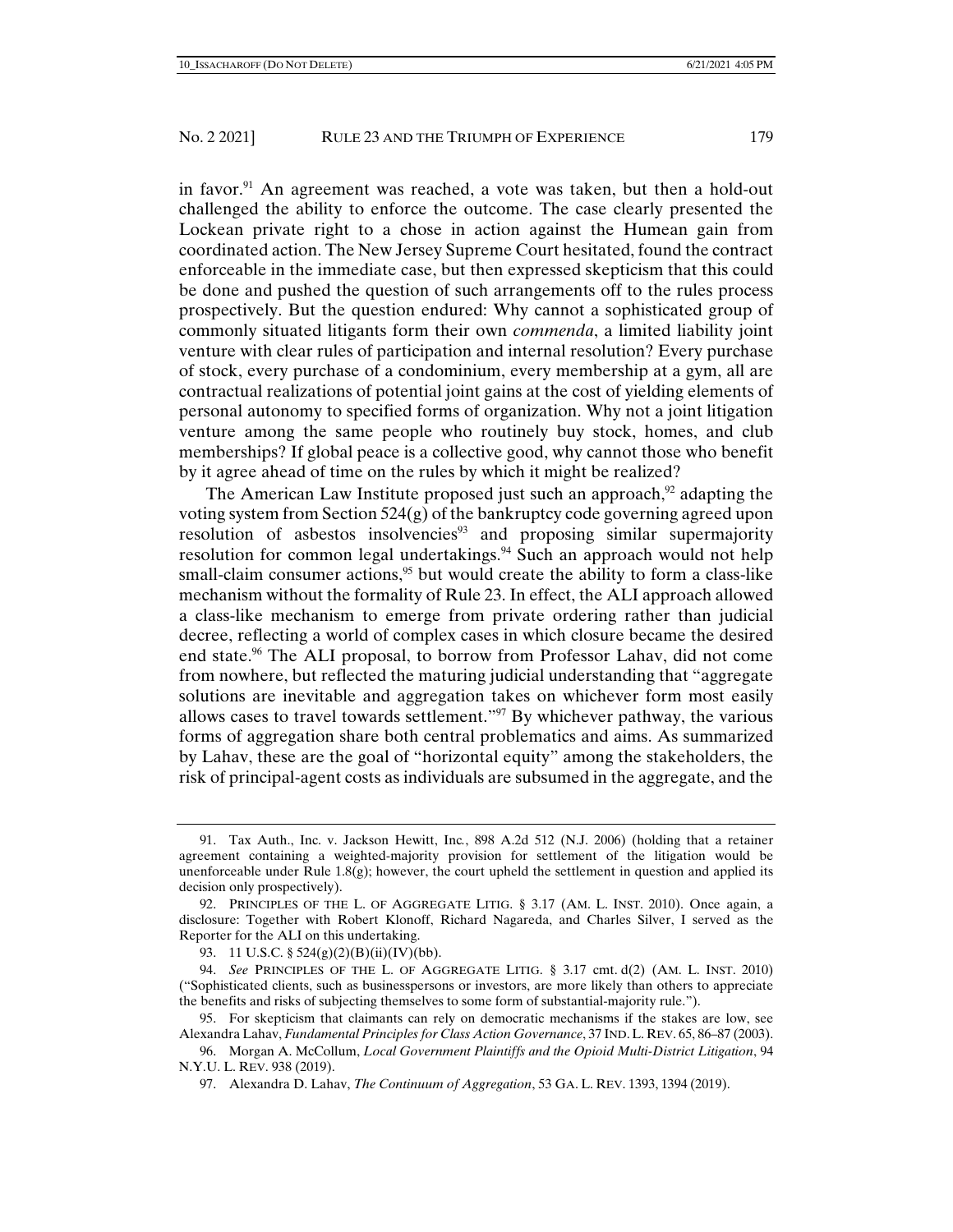need to reconcile global resolution with the decentralized system of dispute resolution across multiple states and the federal-state divide.<sup>98</sup>

From that came the most innovative effort at realizing collective gains from aggregated litigation. Fittingly in an issue devoted to the achievements of Francis McGovern, the undertaking came from him and Professor Rubinstein. The effort is to realize the gains from global peace by inviting class members to agree to be bound by collective resolution based on a clear supermajority vote, drawing on the ALI proposal, and in turn on the experience with asbestos bankruptcies and the New Jersey state tax franchisees' collective action. Voting is key under bankruptcy because "providing impaired creditors the right to vote on confirmation, the Bankruptcy Code ensures the terms of the reorganization are monitored by those who have a financial stake in its outcome."<sup>99</sup>

The proposal goes thus:

As applied in the class context, the idea unfolds in five stages: (1) active class members initially work together to generate a distributional metric for allocating a lump sum settlement among the class members and a related voting scheme for responding to any proposed settlement; (2) once these mechanisms are in place, putative class counsel moves for certification of an opt-out Rule 23(b)(3) class, with certification limited to the sole purpose of negotiating a lump sum settlement with the defendant; (3) if the court grants class certification, class members receive notice explaining the allocation metric and the supermajority voting scheme and they are given a one-time opportunity to opt out of the class; (4) after the opt-out period ends and the class size is fixed, the class's counsel and representatives attempt to negotiate a lump sum settlement with one or more defendants; (5) if achieved, the amount of the lump sum is put to a classwide vote, and if it garners supermajority support, the entire class is bound by that vote; class counsel and the defendant then move for final judicial approval of the settlement.<sup>100</sup>

This proposal was realized in what is termed the "negotiation class" in the National Prescription Opiate Litigation. Fittingly, the litigation exists across all frontiers of aggregation, with Purdue Pharma in bankruptcy, state level litigation in various courts, a nationwide MDL of all the cities and counties that have filed suit, and, finally, the proposed creation of a pre-arranged negotiation entity in an MDL proceeding. The architects of the proposal, Professors McGovern and Rubinstein, served as special masters in the opioid MDL and could help usher their proposal from the drawing board to lived experience. The aim was to realize collective benefits through bargaining and voting: "By providing a mechanism for keeping the whole class together as a bargaining unit, the negotiation class's primary goal is to resolve the collective action problem presented by a heterogeneous class of large and small stakeholders."<sup>101</sup>

As with many first steps, the results are mixed. The proposal was approved by the district court and then reversed by a split panel of the Sixth Circuit.<sup>102</sup> Because I served as counsel to advocate adoption in both the district court and

 <sup>98.</sup> *Id.* at 1404–09.

 <sup>99.</sup> *In re* Combustion Eng'g, Inc., 391 F.3d 190, 244 (3d Cir. 2004).

 <sup>100.</sup> McGovern & Rubenstein, *supra* note 88, at 79.

 <sup>101.</sup> *Id.* at 104.

 <sup>102.</sup> *In re* Nat'l Prescription Opiate Litig., 976 F.3d 664 (6th Cir. 2020).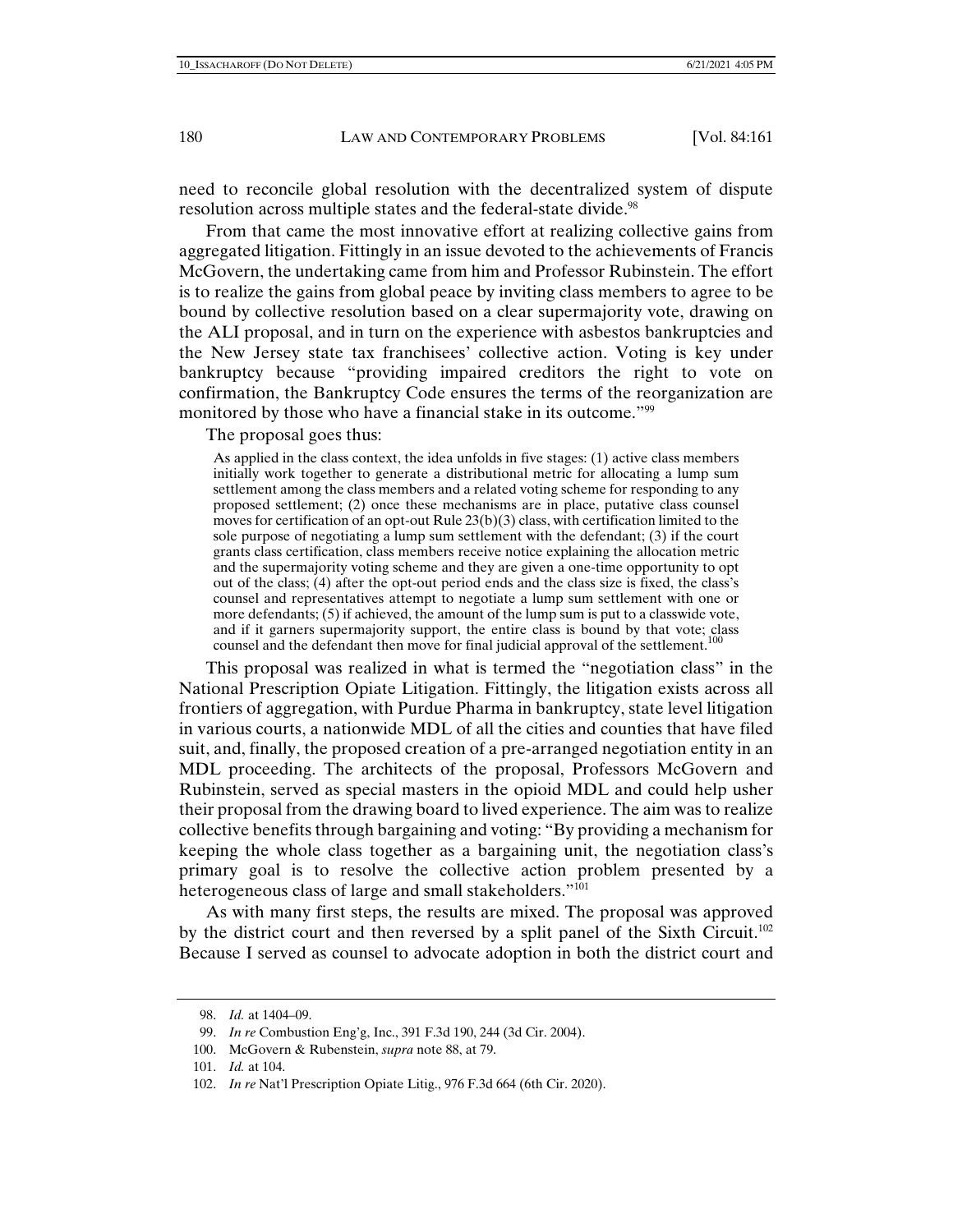the Sixth Circuit, I will leave further elaboration to others. Suffice it to say that, in keeping with Professor Lahav's assessment of the evolving understanding of aggregation, this proposal too "did not come out of nowhere."103 Whether the precise form of the negotiation class perseveres on future application or is replaced by another mechanism, no approach to redressing mass harm will ever return to the presumed halcyon days of one-by-one adjudication.

V

## **CONCLUSION**

More than a century ago, Oliver Wendell Holmes captured the heart of the common law methodology: "The life of the law has not been logic: it has been experience . . . . The law embodies the story of a nation's development through many centuries, and it cannot be dealt with as if it contained only the axioms and corollaries of a book of mathematics."104

When pressed about the perceived need to reform the Federal Rules only a quarter century after their initial adoption, Arthur Miller invoked the Holmesian concept of law as a distillation of lived experience. The joinder rules as initially promulgated in 1938 "were underused, and it was thought time to rationalize them, to tie them together better than they had been tied in the 30s, and to clarify the text to capture the 25 years of experience, and to insert that experience under the Federal Rules of Civil Procedure into the rules."105

Much has changed in the scale and reach of class actions since the major reforms of Rule 23 in 1966, driven in the Holmesian sense by the growing confidence of the judicial ability to manage increasingly complex social issues and the ability to realize the benefits of collective resolution. As judicial experience with large class actions has grown, courts have come to appreciate the value of global peace as providing greater benefits than could ever be realized in isolated litigation, even were that to be pursued. The core argument presented in this Article is that the open-textured language of the Rules invites judicial experimentation and that this experience becomes the lifeblood of the evolution of the law.

For reasons well beyond the scope of this Article, the reforms of today move through judicial innovation rather than formal rules amendment; the latter trails rather than leads. The first conclusion that emerges is the increasing judicial capacity to engage in "midstream corrections" that innovate "while litigation is pending, in response to problems that arise in specific disputes, resulting in ad hoc procedure."106 What begins ad hoc gets refined through practice. Whatever the formal amendments to Rule 23 in the years after 1966, what changed most between the initial skepticism over the class resolution of mass harm cases and

 <sup>103.</sup> Lahav, *supra* note 97, at 1403.

 <sup>104.</sup> OLIVER WENDELL HOLMES, JR., THE COMMON LAW 3 (Harvard Univ. Press 2009) (1881).

 <sup>105.</sup> *Miller*, *supra* note 1, at 107.

 <sup>106.</sup> Pamela K. Bookman & David L. Noll, *Ad Hoc Procedure*, 92 N.Y.U. L. REV. 767, 774 (2017).